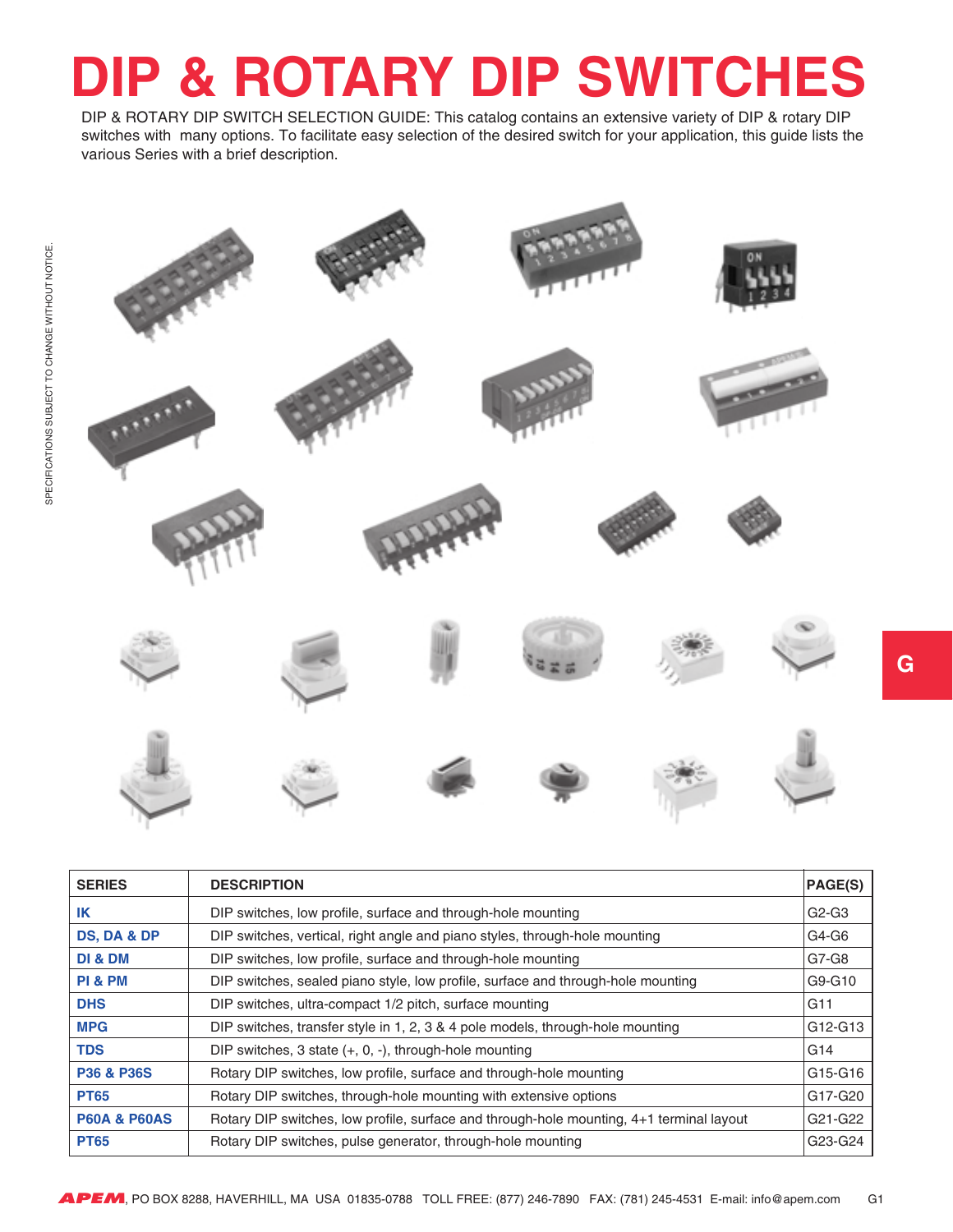## <span id="page-1-0"></span>**IK SERIES HIGH REL SPST SURFACE MOUNT DIP SWITCHES**

#### **FEATURES**

**Ultra-compact size with very low-profile. Self-cleaning wiping contacts. Tin plated terminals. IR & vapor phase reflow solderable. Washable. Heavy gold plate.**

|                                                                                                                                                                                                                                                                                                                                                                                                                                                                                                                                                                              |                              |                                                       |                                                   |         | Heavy gold plate.                                             |                              |
|------------------------------------------------------------------------------------------------------------------------------------------------------------------------------------------------------------------------------------------------------------------------------------------------------------------------------------------------------------------------------------------------------------------------------------------------------------------------------------------------------------------------------------------------------------------------------|------------------------------|-------------------------------------------------------|---------------------------------------------------|---------|---------------------------------------------------------------|------------------------------|
| <b>GENERAL SPECIFICATIONS</b>                                                                                                                                                                                                                                                                                                                                                                                                                                                                                                                                                |                              |                                                       |                                                   |         |                                                               |                              |
| <b>ELECTRICALS</b>                                                                                                                                                                                                                                                                                                                                                                                                                                                                                                                                                           |                              |                                                       |                                                   |         |                                                               |                              |
| <b>Electrical life</b>                                                                                                                                                                                                                                                                                                                                                                                                                                                                                                                                                       |                              |                                                       | 2000 cycles minimum                               |         |                                                               |                              |
| Contact rating, non-switching                                                                                                                                                                                                                                                                                                                                                                                                                                                                                                                                                |                              |                                                       | 100 mA at 48 VDC                                  |         |                                                               |                              |
| Contact rating, switching                                                                                                                                                                                                                                                                                                                                                                                                                                                                                                                                                    |                              |                                                       | 100 mA at 24 VDC                                  |         |                                                               |                              |
| Initial contact resistance                                                                                                                                                                                                                                                                                                                                                                                                                                                                                                                                                   |                              | 30 m $\Omega$ maximum                                 |                                                   |         |                                                               |                              |
|                                                                                                                                                                                                                                                                                                                                                                                                                                                                                                                                                                              |                              |                                                       | after 2000 cycles: 100 m $\Omega$ max.            |         |                                                               |                              |
| Insulation resistance                                                                                                                                                                                                                                                                                                                                                                                                                                                                                                                                                        |                              |                                                       | 1000 M $\Omega$ min. at 500 VDC                   |         |                                                               |                              |
| Dielectric strength                                                                                                                                                                                                                                                                                                                                                                                                                                                                                                                                                          |                              |                                                       | 500 VAC minimum                                   |         |                                                               |                              |
| <b>MECHANICALS, THERMALS</b>                                                                                                                                                                                                                                                                                                                                                                                                                                                                                                                                                 |                              |                                                       |                                                   |         |                                                               |                              |
| Travel                                                                                                                                                                                                                                                                                                                                                                                                                                                                                                                                                                       |                              | $.026$ " (0.67mm)                                     |                                                   |         |                                                               |                              |
| Operating temperature range                                                                                                                                                                                                                                                                                                                                                                                                                                                                                                                                                  |                              | -40 $\mathrm{^{\circ}C}$ to +100 $\mathrm{^{\circ}C}$ |                                                   |         |                                                               |                              |
| Storage temperature range                                                                                                                                                                                                                                                                                                                                                                                                                                                                                                                                                    |                              | -40 $\mathrm{^{\circ}C}$ to +125 $\mathrm{^{\circ}C}$ |                                                   |         |                                                               |                              |
| <b>SOLDERING &amp; CLEANING RECOMMENDATIONS</b>                                                                                                                                                                                                                                                                                                                                                                                                                                                                                                                              |                              |                                                       |                                                   |         |                                                               |                              |
| Hand soldering                                                                                                                                                                                                                                                                                                                                                                                                                                                                                                                                                               |                              |                                                       | 330°C max. for 3 seconds max. (30 watt iron max.) |         |                                                               |                              |
| Reflow soldering                                                                                                                                                                                                                                                                                                                                                                                                                                                                                                                                                             |                              |                                                       | Set oven at 215°C max. for 90 seconds max.        |         |                                                               |                              |
| Cleaning                                                                                                                                                                                                                                                                                                                                                                                                                                                                                                                                                                     |                              |                                                       |                                                   |         | 1-1-1 Trichloroethane, Freon TE, Isopropyl alcohol or aqueous |                              |
| (with standard tape seal)                                                                                                                                                                                                                                                                                                                                                                                                                                                                                                                                                    |                              |                                                       | cleaner for 2 minutes max. at 20°C                |         |                                                               |                              |
| <b>IC TUBES</b><br><b>TAPE &amp; REEL</b><br><b>MATERIALS</b><br>.456<br>-о <del>I о о о I</del> о -о<br>(11.60)<br>UL94-VO, thermoplastic, white<br>Case<br>UL94-VO, thermoplastic, black<br>Actuators<br>.393<br>(10.00)<br>Stationary contact Gold over nickel over bronze<br>Moving contact<br>Gold over beryllium copper<br>Terminals<br>Tin plated over nickel barrier<br>Polyimide<br>Tape seal<br>.472<br>(12.00)<br>Pos.<br>Tape dim. 'L'<br>Pos.<br>Qty per tube<br><b>ANTISTATIC PACKAGING</b><br>.629 (16mm)<br>$\overline{2}$<br>88<br>2<br>Standard packaging: |                              |                                                       |                                                   |         |                                                               |                              |
| Reels of 1,000 units - Tape meeting IEC Standard - Pub-                                                                                                                                                                                                                                                                                                                                                                                                                                                                                                                      |                              |                                                       | .944 (24mm)<br>4                                  | 48<br>4 |                                                               |                              |
| .944 (24mm)<br>33<br>6<br>6<br>lication 286-3 (EIA481A). Start leader: 15.7" (400mm) min.<br>8<br>25<br>1.259 (32mm)                                                                                                                                                                                                                                                                                                                                                                                                                                                         |                              |                                                       |                                                   |         |                                                               |                              |
| End leader: 6.3" (160mm) - see illustration.                                                                                                                                                                                                                                                                                                                                                                                                                                                                                                                                 |                              |                                                       |                                                   |         |                                                               |                              |
| IC tubes - see illustration                                                                                                                                                                                                                                                                                                                                                                                                                                                                                                                                                  |                              |                                                       |                                                   |         |                                                               |                              |
|                                                                                                                                                                                                                                                                                                                                                                                                                                                                                                                                                                              |                              |                                                       |                                                   |         |                                                               |                              |
|                                                                                                                                                                                                                                                                                                                                                                                                                                                                                                                                                                              |                              |                                                       |                                                   |         | .039<br>(1.00)                                                |                              |
| Tape & reel<br>Model No.                                                                                                                                                                                                                                                                                                                                                                                                                                                                                                                                                     | <b>IC tubes</b><br>Model No. | No of<br>pos.                                         | <b>Dimension 'A'</b>                              |         |                                                               | 00000000<br>.050<br>$(1.27)$ |
| <b>IKN0204000</b>                                                                                                                                                                                                                                                                                                                                                                                                                                                                                                                                                            | <b>IKN0203000</b>            | 2                                                     | .236 (6mm)                                        |         |                                                               | 00000000                     |
| <b>IKN0404000</b>                                                                                                                                                                                                                                                                                                                                                                                                                                                                                                                                                            | <b>IKN0403000</b>            | 4                                                     | .437 (11.1mm)                                     |         | 023<br>$100$<br>$(2.54)$                                      | (2.54)<br>069<br>177)        |

|  | IKN0604000   IKN0603000 | 6 | .637 (16.2mm) |  |  |
|--|-------------------------|---|---------------|--|--|
|  | IKN0804000   IKN0803000 | 8 | .838(21.3mm)  |  |  |
|  |                         |   |               |  |  |

 All switches are supplied in 'ON' position. Dimensions shown in millimeters and inches (in parenthesis).





.400 MAX<br>(10.16 Max)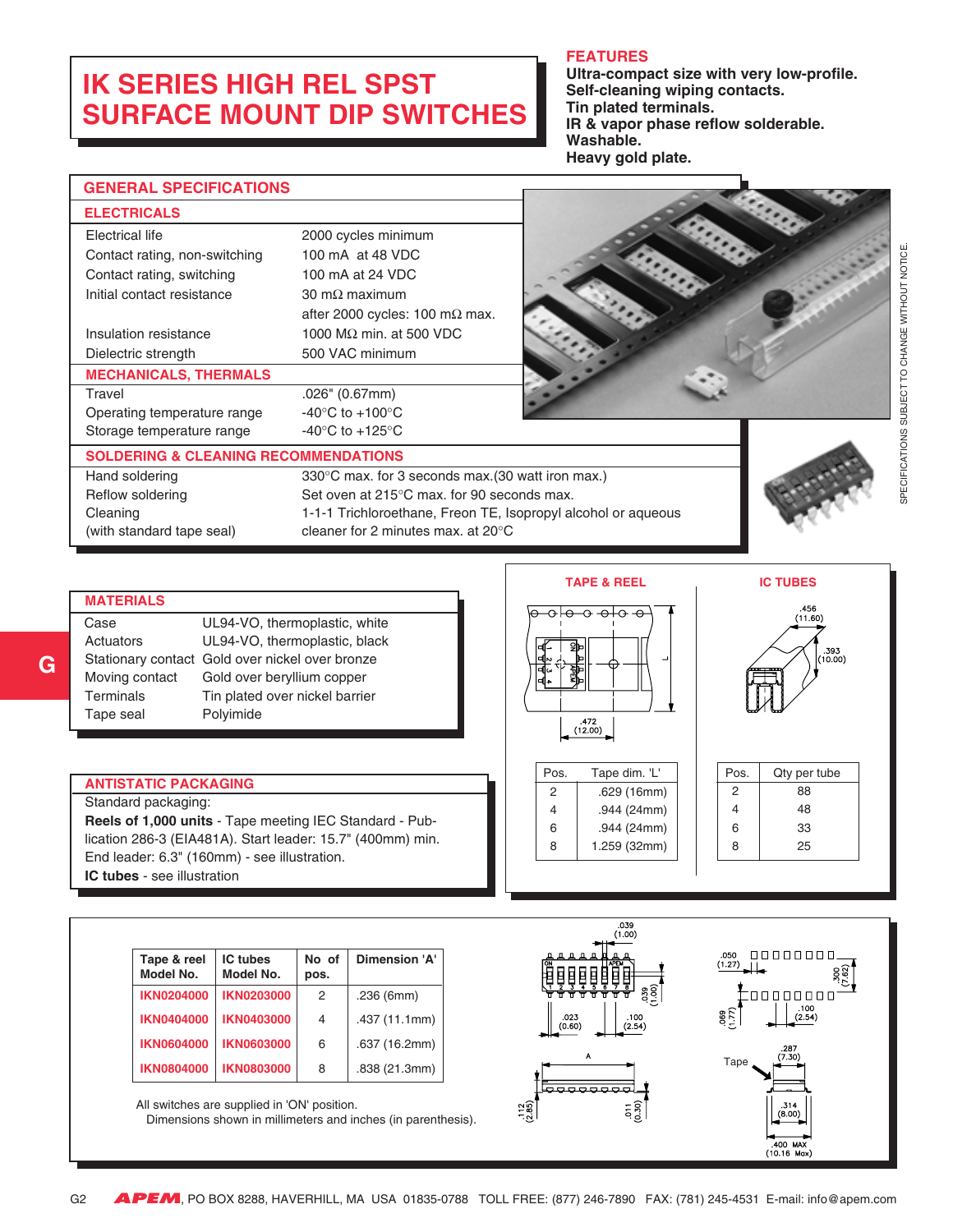## **IK SERIES HIGH REL SPST THROUGH-HOLE DIP SWITCHES**

#### **FEATURES**

**Ultra-compact size with low-profile. Self-cleaning wiping contacts. Tin plated terminals. Wave solderable. Washable. Heavy gold plate.**

| <b>GENERAL SPECIFICATIONS</b>                   |                                                               |  |
|-------------------------------------------------|---------------------------------------------------------------|--|
| <b>ELECTRICALS</b>                              |                                                               |  |
| Electrical life                                 | 2000 cycles minimum                                           |  |
| Contact rating, non-switching                   | 100 mA at 48 VDC                                              |  |
| Contact rating, switching                       | 100 mA at 24 VDC                                              |  |
| Initial contact resistance                      | 30 m $\Omega$ maximum                                         |  |
|                                                 | after 2000 cycles: 100 m $\Omega$ max.                        |  |
| Insulation resistance                           | 1000 M $\Omega$ min. at 500 VDC                               |  |
| Dielectric strength                             | 500 VAC minimum                                               |  |
| <b>MECHANICALS, THERMALS</b>                    |                                                               |  |
| Travel                                          | .026" (0.67mm)                                                |  |
| Operating temperature range                     | -40 $\degree$ C to +100 $\degree$ C                           |  |
| Storage temperature range                       | -40 $^{\circ}$ C to +125 $^{\circ}$ C                         |  |
| <b>SOLDERING &amp; CLEANING RECOMMENDATIONS</b> |                                                               |  |
| Hand soldering                                  | 330°C max. for 3 seconds max. (30 watt iron max.)             |  |
| Reflow soldering                                | Set oven at 215°C max, for 90 seconds max.                    |  |
| Cleaning                                        | 1-1-1 Trichloroethane, Freon TE, Isopropyl alcohol or aqueous |  |
| (with standard tape seal)                       | cleaner for 2 minutes max. at $20^{\circ}$ C                  |  |

| <b>MATERIALS</b> |                                                 |
|------------------|-------------------------------------------------|
| Case             | UL94-VO, thermoplastic, white                   |
| Actuators        | UL94-VO, thermoplastic, black                   |
|                  | Stationary contact Gold over nickel over bronze |
| Moving contact   | Gold over beryllium copper                      |
| Terminals        | Tin plated over nickel barrier                  |
| Tape seal        | Polyimide                                       |
|                  |                                                 |

#### **ANTISTATIC PACKAGING**

Standard packaging: **IC tubes** - see illustration



Pos. Qty per tube 2 88 4 48 6 33 8 25

| (458.00)<br>18.031 | ı |  |
|--------------------|---|--|
|                    |   |  |

| <b>Model</b><br><b>Number</b> | No of<br>pos. | Dimension 'A'<br>Model No. |
|-------------------------------|---------------|----------------------------|
| <b>IKN0200000</b>             | 2             | .236 (6mm)                 |
| <b>IKN0400000</b>             | 4             | .437 (11.1mm)              |
| <b>IKN0600000</b>             | 6             | .637 (16.2mm)              |
| <b>IKN0800000</b>             | 8             | .838 (21.3mm)              |

All switches are supplied in 'ON' position.

 General dimensional tolerances are ± .012 (0.3mm) Dimensions shown in millimeters and inches (in parenthesis).

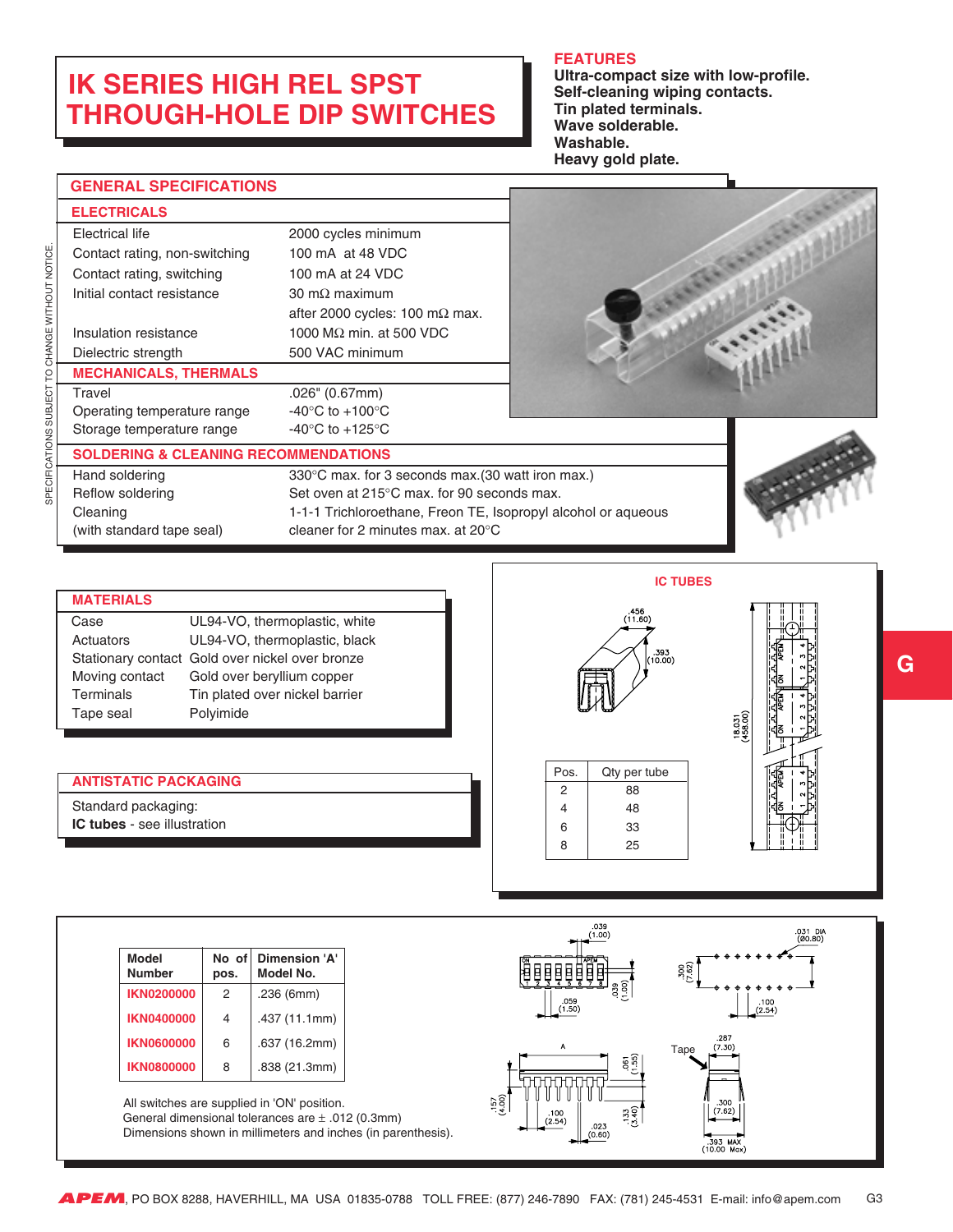## <span id="page-3-0"></span>**DS, DA & DP SERIES SPST STANDARD DIP SWITCHES**

#### **FEATURES**

**High reliability. Self-cleaning contacts. Multi- positions. Process compatible with tape seal. Dual in-line .100" x .300" term. spacing.**

| <b>GENERAL SPECIFICATIONS</b>                    |                                                                                        |  |
|--------------------------------------------------|----------------------------------------------------------------------------------------|--|
| <b>ELECTRICALS</b>                               |                                                                                        |  |
| Electrical life                                  | 2000 cycles min. per switch @ 24 VDC, 25 mA                                            |  |
| Contact rating, non-switching                    | 100 mA at 50 VDC                                                                       |  |
| Contact rating, switching                        | 25 mA at 24 VDC                                                                        |  |
| Contact resistance at current 100 mA             | 50 m $\Omega$ max, initial - 100 m $\Omega$ max, after life test                       |  |
| Insulation resistance at 500 VDC                 | 100 $MO$ minimum                                                                       |  |
| Dielectric strength                              | 500 VAC for 1 minute                                                                   |  |
| Capacitance                                      | 5 pf. max. between adjacent terminals                                                  |  |
| <b>MECHANICALS, THERMALS</b>                     |                                                                                        |  |
| Mechanical life                                  | 2000 cycles min. per switch                                                            |  |
| Operating force                                  | 1000 grams max. (DP Series only - 400 grams max.)                                      |  |
| Vibration                                        | 10-55 Hz.per MIL-STD-202F METHOD 201A                                                  |  |
| <b>Shock</b>                                     | 50 G (peak value) for 11 msec. per MIL-STD-202F, METHOD 213B                           |  |
| Operating temperature range                      | -40 $^{\circ}$ C to 85 $^{\circ}$ C                                                    |  |
| <b>SOLDERING &amp; CLEANING RECOMMENDATIONS*</b> |                                                                                        |  |
| Hand soldering                                   | 320°C max. for 2 seconds max. (30 watt iron max.)                                      |  |
| Wave soldering                                   | $260^{\circ}$ C max, for 5 seconds max.                                                |  |
| Cleaning (with tape seal)                        | Spray wash from top side only.                                                         |  |
|                                                  | * Note: keep switches in "OFF" position during soldering and cleaning for best results |  |

#### **MATERIALS**

| <b>WAILDIALS</b>  |                                         |
|-------------------|-----------------------------------------|
| Base              | UL94V-O, glass fiber filled PBT, black  |
| Cover             | UL94V-O, glass fiber filled PBT, red    |
| Actuators         | UL94V-O, glass fiber filled PBT, white  |
| Contacts & Terms. | Gold over nickel plated phosphor bronze |
| Sealing           | Epoxy                                   |
| Tape seal         | Polyester film                          |
|                   |                                         |

#### **PACKAGING**

DIP switches are shipped in standard IC tubes with all actuators in the "OFF" position.



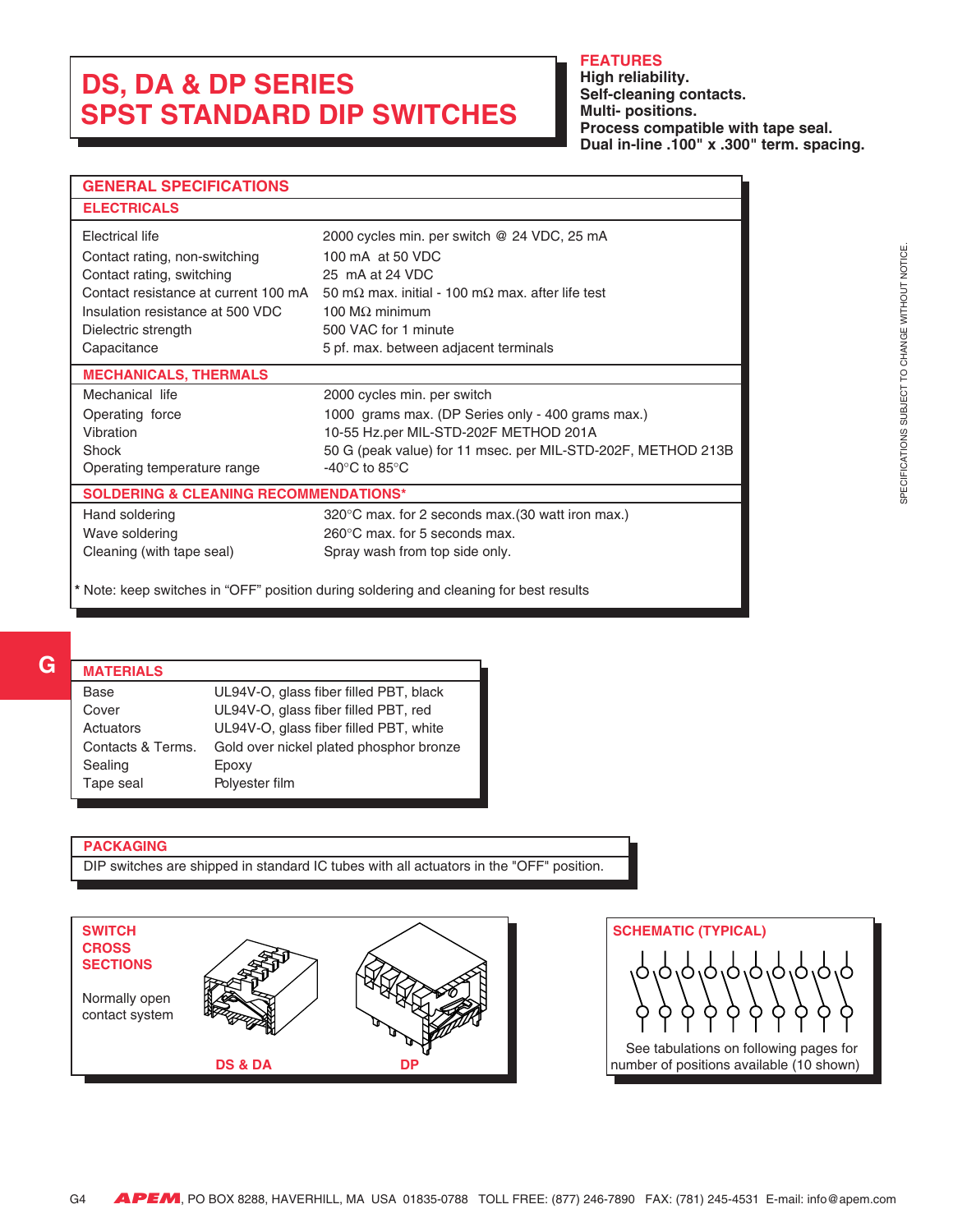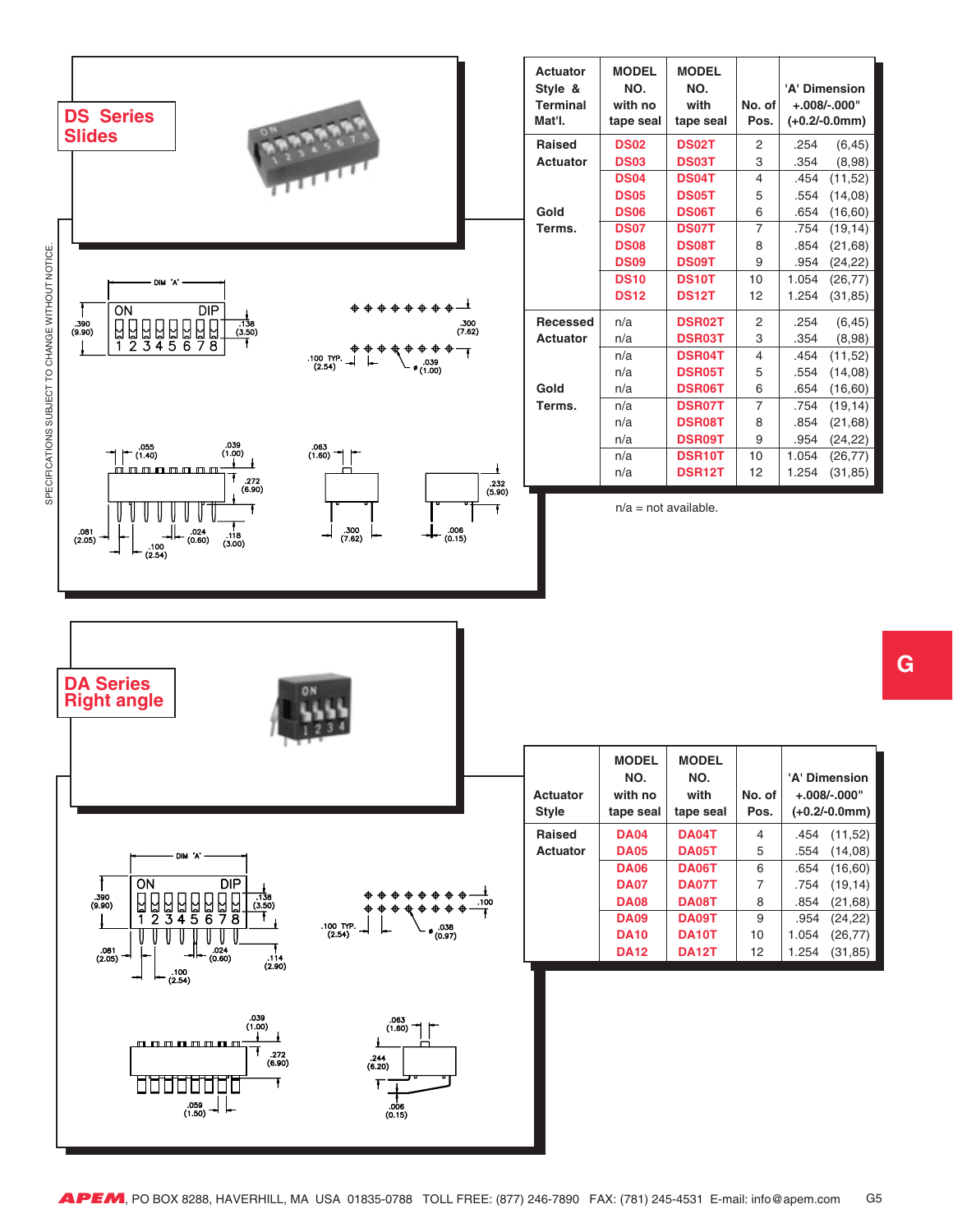| <b>DP Series</b><br><b>ANNAN</b><br><b>Piano</b>                                                                                  |                                    |                                              |                                          |                                               |                                |                                  |
|-----------------------------------------------------------------------------------------------------------------------------------|------------------------------------|----------------------------------------------|------------------------------------------|-----------------------------------------------|--------------------------------|----------------------------------|
| $\textsf{DIM}~\lq\mathsf{A}$                                                                                                      | <b>Actuator</b><br><b>Style</b>    | <b>MODEL</b><br>NO.<br>with no<br>tape seal  | <b>MODEL</b><br>NO.<br>with<br>tape seal | No. of<br>Pos.                                | 'A' Dimension<br>$+.008/-000"$ | $(+0.2/-0.0mm)$                  |
| .425<br>(10.80)<br>$.300$<br>(7.62)<br>.100 TYP.<br>(2.54)<br>.038<br>(0.97)                                                      | <b>Recessed</b><br>Actuator        | <b>DP02</b><br><b>DP03</b><br><b>DP04</b>    | DP02T<br>DP03T<br>DP04T                  | $\mathbf{2}$<br>3<br>$\overline{4}$           | .261<br>.361<br>.461           | (6, 64)<br>(9, 18)<br>(11, 72)   |
|                                                                                                                                   |                                    | <b>DP05</b><br><b>DP06</b><br><b>DP07</b>    | DP05T<br><b>DP06T</b><br>DP07T           | 5<br>$\,6\,$<br>$\overline{7}$                | .561<br>.661<br>.761           | (14, 25)<br>(16, 80)<br>(19, 34) |
| $\leftarrow \frac{.051}{(1.30)}$<br>ᅱ<br>$L_{\square}$                                                                            |                                    | <b>DP08</b><br><b>DP09</b><br><b>DP10</b>    | <b>DP08T</b><br>DP09T<br>DP10T           | 8<br>9<br>10                                  | .861<br>.961<br>1.061          | (21, 88)<br>(24, 42)<br>(26, 96) |
| $30^{\circ}$<br>$,402$<br>(10.20)<br>く<br>2345678<br>$\mathbf{1}$<br><b>DIP</b><br>ON                                             | <b>Extended</b><br><b>Actuator</b> | <b>DP12</b><br>DPL <sub>02</sub><br>DPL03    | <b>DP12T</b><br>DPL02T<br>DPL03T         | 12<br>$\sqrt{2}$<br>$\ensuremath{\mathsf{3}}$ | 1.261<br>.261<br>.361          | (32, 04)<br>(6, 64)<br>(9, 18)   |
| (3.20)<br>$\frac{.006}{(0.15)}$<br>$\frac{.300}{(7.62)}$<br>.081<br>.024<br>(0.60)<br>(2.05)<br>$072$<br>(1.84)<br>.100<br>(2.54) |                                    | DPL04<br><b>DPL05</b>                        | DPL04T<br>DPL05T                         | $\overline{4}$<br>5                           | .461<br>.561                   | (11, 72)<br>(14, 25)             |
|                                                                                                                                   |                                    | <b>DPL06</b><br>DPL07<br><b>DPL08</b>        | DPL06T<br>DPL07T<br>DPL08T               | 6<br>$\overline{7}$<br>$\overline{8}$         | .661<br>.761<br>.8601          | (16, 80)<br>(19, 34)<br>(21, 88) |
|                                                                                                                                   |                                    | <b>DPL09</b><br><b>DPL10</b><br><b>DPL12</b> | DPL09T<br>DPL10T<br>DPL12T               | $\boldsymbol{9}$<br>10<br>12                  | .961<br>1.061<br>1.261         | (24, 42)<br>(26, 96)<br>(32, 04) |

Note: Push up for ON position is also available on special order - consult factory.

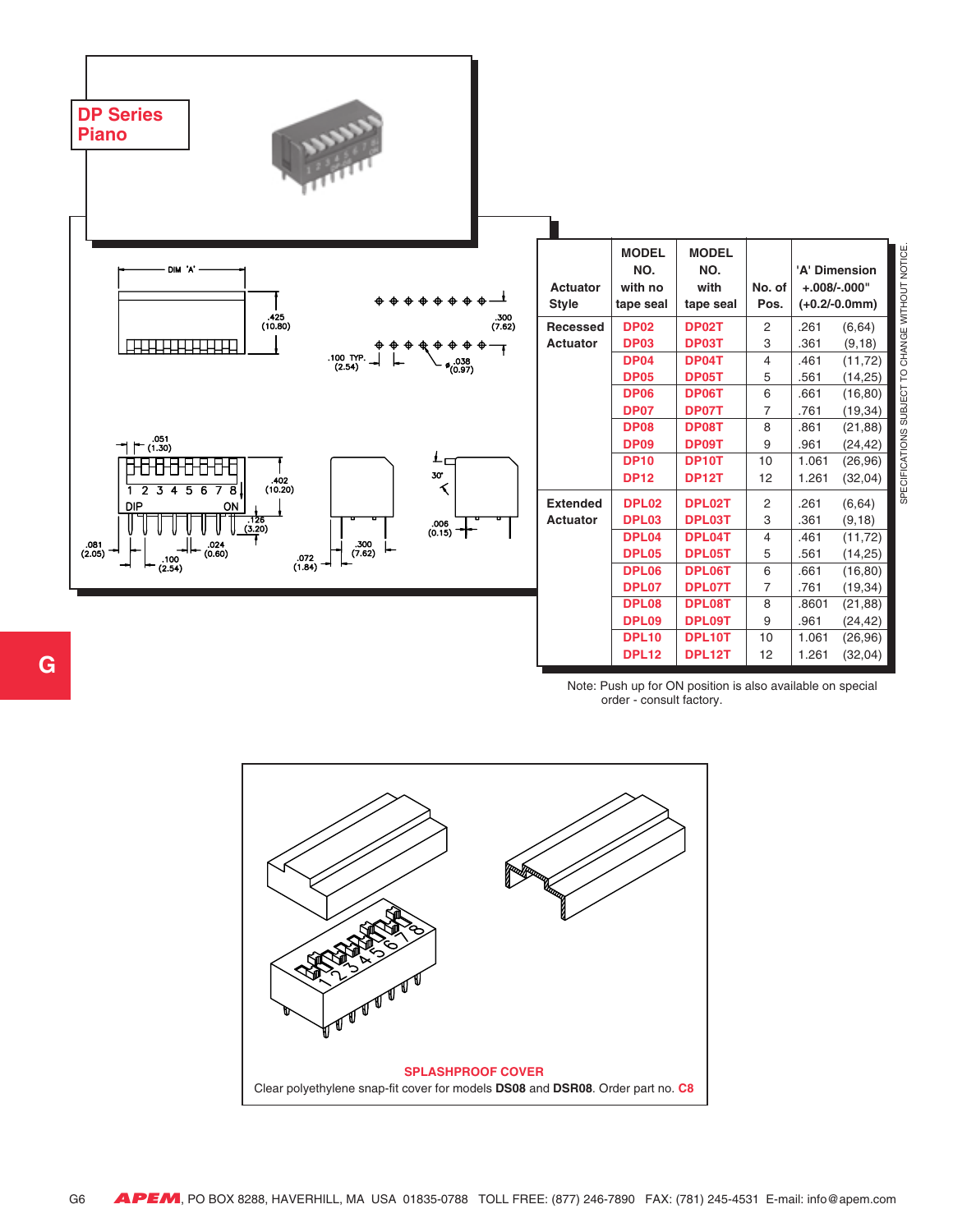## <span id="page-6-0"></span>**DI & DM SERIES SPST STANDARD DIP SWITCHES**

#### **FEATURES**

**High reliability. Self-cleaning contacts. Multi- positions. Process compatible with tape seal. Dual in-line .100" x .300" term. spacing.**

#### **GENERAL SPECIFICATIONS**

| <b>ELECTRICALS</b>                               |                                                                                        |
|--------------------------------------------------|----------------------------------------------------------------------------------------|
| Electrical life<br>Contact rating, non-switching | 2000 cycles min. per switch @ 24 VDC, 25 mA<br>100 mA at 50 VDC                        |
| Contact rating, switching                        | 25 mA at 24 VDC                                                                        |
| Contact resistance at current 100 mA             | 50 m $\Omega$ max, initial - 100 m $\Omega$ max, after life test                       |
| Insulation resistance at 100 VDC                 | 100 M $\Omega$ minimum                                                                 |
| Dielectric strength                              | 500 VAC for 1 minute                                                                   |
| Capacitance                                      | 5 pf. max. between adjacent terminals                                                  |
| <b>MECHANICALS, THERMALS</b>                     |                                                                                        |
| Mechanical life                                  | 2000 cycles min. per switch                                                            |
| Operating force                                  | 1000 grams max.                                                                        |
| Vibration                                        | 10-55 Hz.per MIL-STD-202F METHOD 201A                                                  |
| Shock                                            | 50 G (peak value) for 11 msec. per MIL-STD-202F, METHOD 213B                           |
| Operating temperature range                      | -40 $\mathrm{^{\circ}C}$ to 85 $\mathrm{^{\circ}C}$                                    |
| <b>SOLDERING &amp; CLEANING RECOMMENDATIONS*</b> |                                                                                        |
| Hand soldering                                   | 320°C max. for 2 seconds max. (30 watt iron max.)                                      |
| Wave soldering                                   | $260^{\circ}$ C max, for 5 seconds max.                                                |
| Cleaning (with tape seal)                        | Spray wash from top side only.                                                         |
|                                                  | * Note: keep switches in "OFF" position during soldering and cleaning for best results |

#### **MATERIALS** Base & Cover DI: UL94V-O, glass fiber filled PBT, black DM: UL94V-O, glass fiber filled PPS, black Actuators UL94V-O, Nylon, white Contacts Gold over nickel plated copper alloy Terminals DI: Tin/lead plated brass. DM: Gold over nickel plated copper alloy. Term. Sealing Molded-in Tape seal **Kapton**

#### **PACKAGING**

DIP switches are shipped in standard IC tubes with all actuators in the "OFF" position. Tape & reel packaging per EIA available for DMR models (see next page).



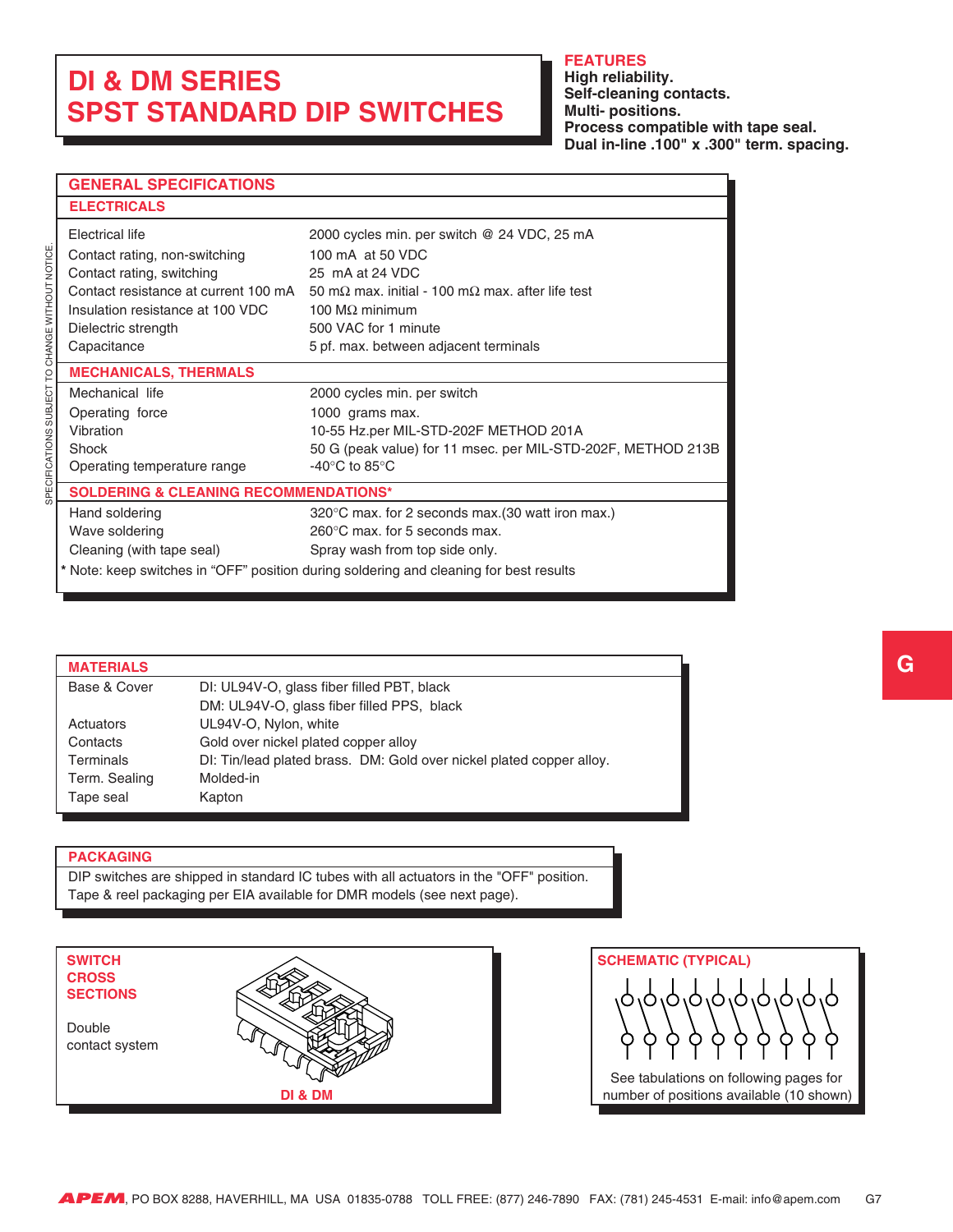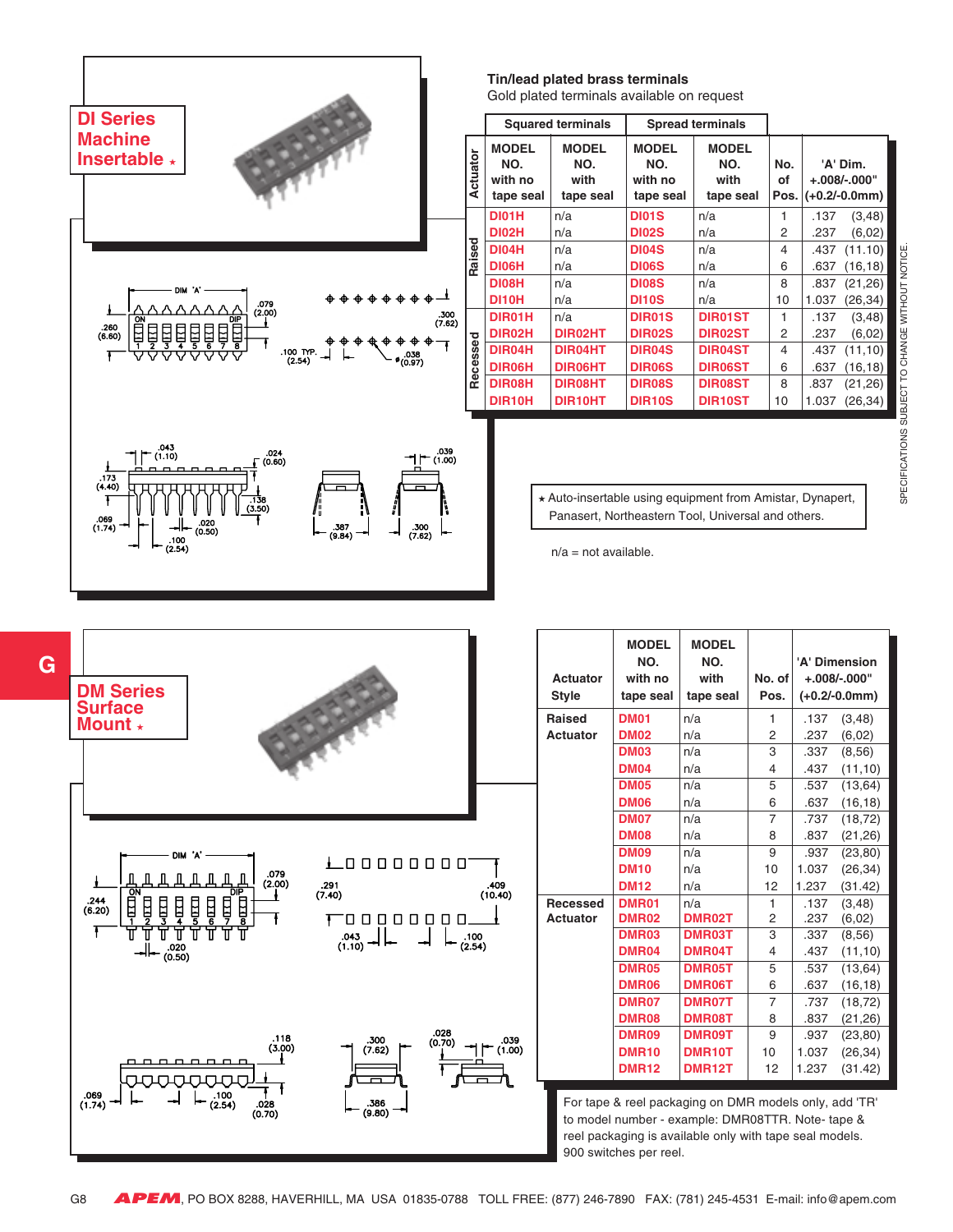## <span id="page-8-0"></span>**PI & PM SERIES SPST SEALED PIANO DIP SWITCHES**

#### **FEATURES**

**Built-in seal for process compatibility. High reliability. Splayed thru-hole or SMT terminals. 2, 4, 6, 8 & 10 positions. Piano style actuators. Dual in-line .100" x .300" term. spacing.**

| <b>GENERAL SPECIFICATIONS</b>                                                                                     |                                                                                                                                                                                                                                                                                  |
|-------------------------------------------------------------------------------------------------------------------|----------------------------------------------------------------------------------------------------------------------------------------------------------------------------------------------------------------------------------------------------------------------------------|
| <b>ELECTRICALS</b>                                                                                                |                                                                                                                                                                                                                                                                                  |
| Electrical life<br>Contact rating, non-switching<br>Contact rating, switching<br>Insulation resistance at 500 VDC | 200 cycles min. per switch @ 24 VDC, 25 mA<br>100 mA at 50 VDC<br>25 mA at 24 VDC<br>Contact resistance at current 100 mA 50 m $\Omega$ max, initial - 100 m $\Omega$ max, after life test<br>100 $MO$ minimum<br>300 VAC for 1 minute                                           |
| Dielectric strength<br>Capacitance                                                                                | 5 pf. max. between adjacent terminals                                                                                                                                                                                                                                            |
| <b>MECHANICALS, THERMALS</b>                                                                                      |                                                                                                                                                                                                                                                                                  |
| Mechanical life<br>Operating force<br>Vibration<br>Shock<br>Operating temperature range                           | 500 cycles min. per switch<br>800 grams max.<br>10-55 Hz.per MIL-STD-202F METHOD 201A<br>50 G (peak value) for 11 msec. per MIL-STD-202F, METHOD 213B<br>-40 $\rm{^{\circ}C}$ to 85 $\rm{^{\circ}C}$                                                                             |
| <b>SOLDERING &amp; CLEANING RECOMMENDATIONS*</b>                                                                  |                                                                                                                                                                                                                                                                                  |
| Hand soldering<br>Wave soldering<br>Force rinse, high agitation or<br>triple bath cleaning method                 | 320°C max. for 2 seconds max. (30 watt iron max.)<br>260°C max. for 5 seconds max. Note PM Series is vapor phase<br>or IR reflow solderable.<br>Sealed construction permits washing with freons, alcohol, water<br>and steam. When vapor methods are used, do not subject switch |
|                                                                                                                   | to solvents above $51^{\circ}$ C.<br>* Note: keep switches in "ON" position during soldering and cleaning for best results                                                                                                                                                       |

#### **MATERIALS**

| Base & Cover     | UL94V-O, high temperature thermoplastic, color black      |
|------------------|-----------------------------------------------------------|
| Actuators        | UL94V-O, high temperature thermoplastic, color `.01*white |
| Contacts         | Gold over nickel plated copper alloy or brass             |
| <b>Terminals</b> | Tin/lead (90/10 solder) plated copper alloy or brass      |
| Term. Sealing    | Molded-in                                                 |
| Tape seal        | High temperature modulus Teflon internal seal             |
|                  |                                                           |

**PI and PM models feature a uniquely designe<sup>d</sup> internal seal!**

#### **PACKAGING**

DIP switches are shipped in standard IC tubes with all actuators in the "ON" position. Tape & reel packaging per EIA available for PM models - consult factory.



Ò See tabulations on following page for **PI & PM number of positions available (10 shown)**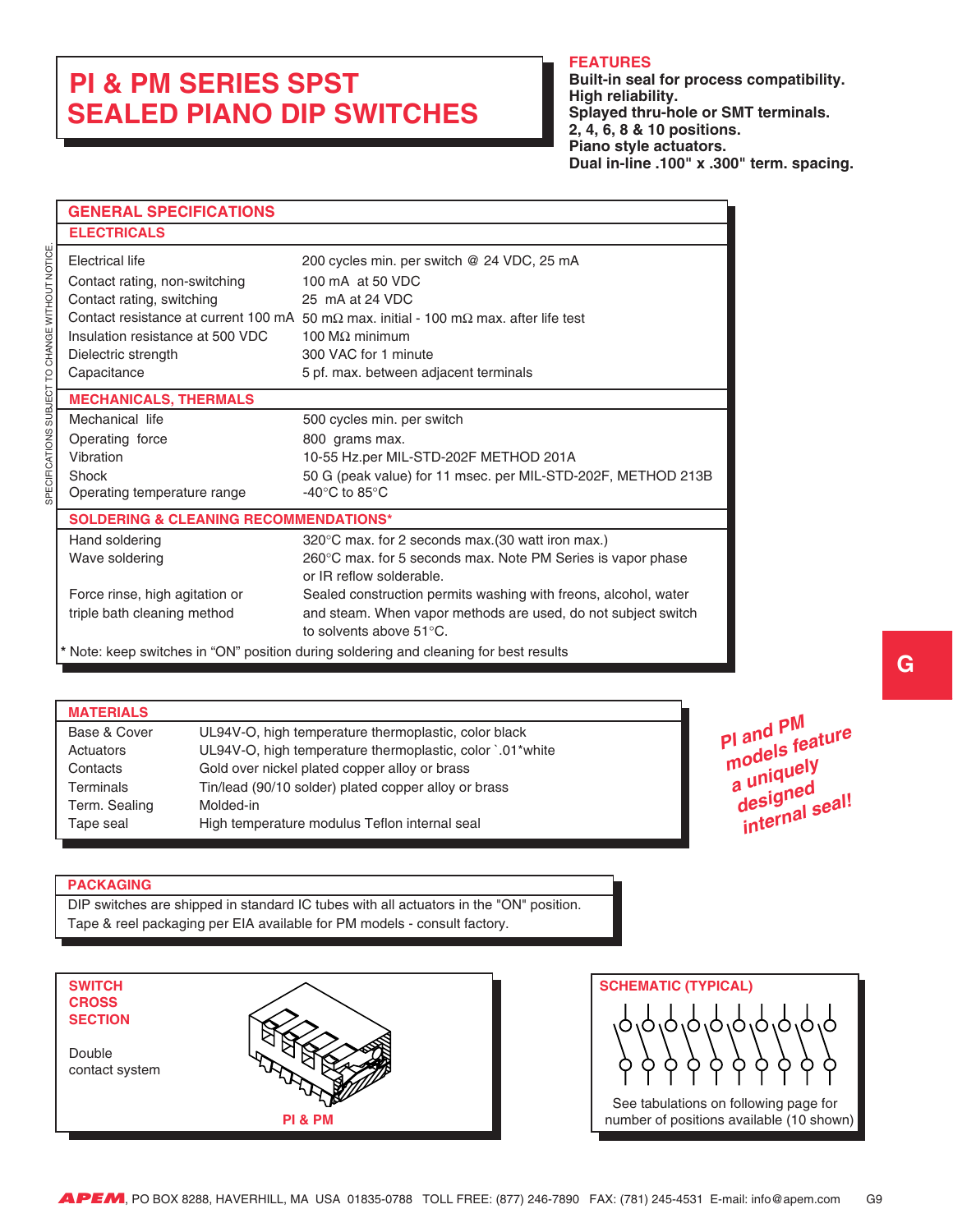

SPECIFICATIONS SUBJECT TO CHANGE WITHOUT NOTICE SPECIFICATIONS SUBJECT TO CHANGE WITHOUT NOTICE.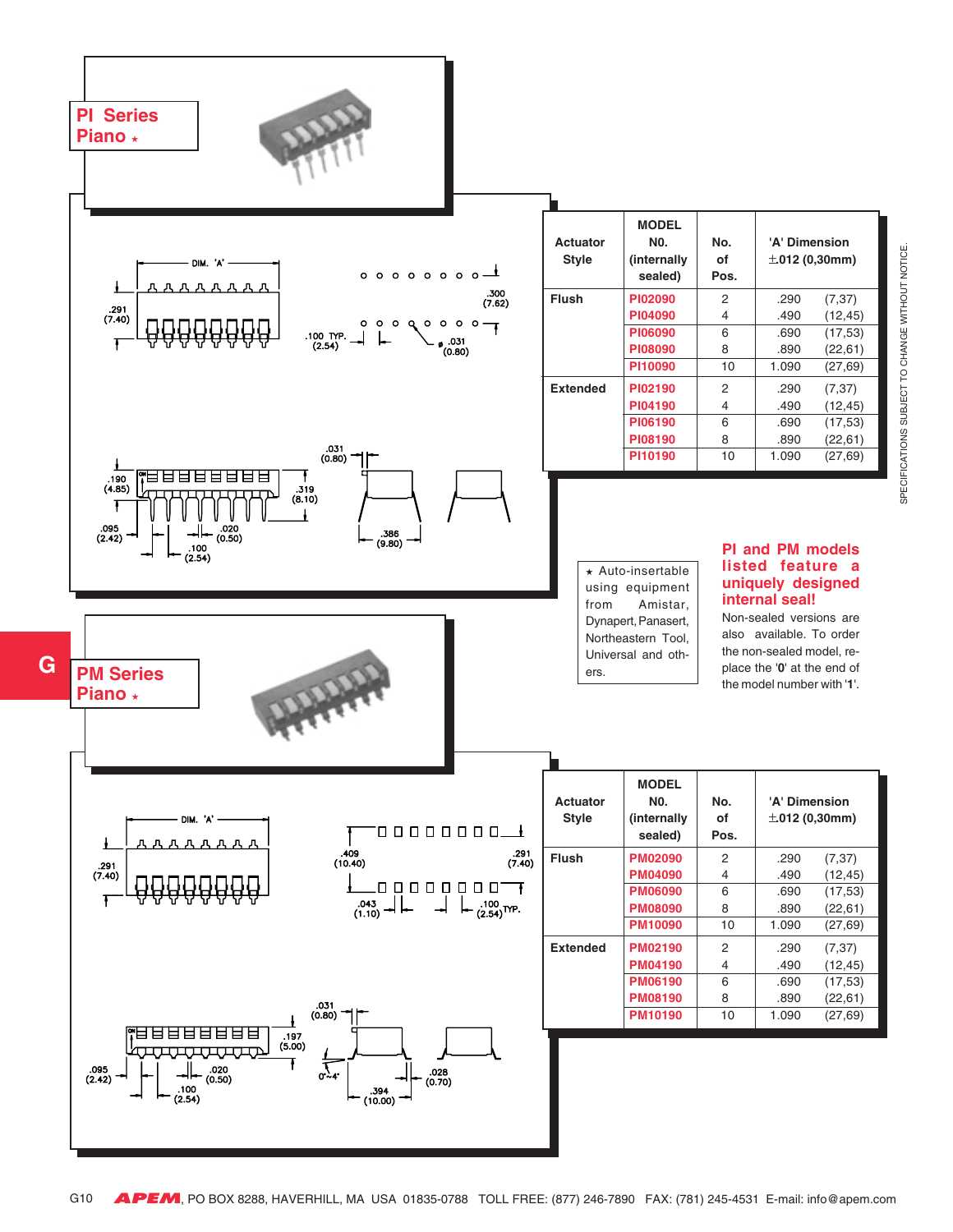## <span id="page-10-0"></span>**DHS SERIES 1/2 PITCH SPST SURFACE MOUNT DIP SWITCHES**

#### **FEATURES**

**Ultra-compact low-profile size. .050" (1.27mm) terminal spacing. Self-cleaning twin point contacts. Auto-insertable and reflow solderable. Process compatible with std'd. tape seal.**

| <b>GENERAL SPECIFICATIONS</b>                                                                                                                                                                                                                                                                                                                                                                                                                                                                                              |                                                                                                                                                                                                                                                                          |
|----------------------------------------------------------------------------------------------------------------------------------------------------------------------------------------------------------------------------------------------------------------------------------------------------------------------------------------------------------------------------------------------------------------------------------------------------------------------------------------------------------------------------|--------------------------------------------------------------------------------------------------------------------------------------------------------------------------------------------------------------------------------------------------------------------------|
|                                                                                                                                                                                                                                                                                                                                                                                                                                                                                                                            |                                                                                                                                                                                                                                                                          |
| <b>ELECTRICALS</b><br>Electrical life<br>1000 cycles minimum<br>Contact rating, non-switching<br>100 mA at 50 VDC<br>Contact rating, switching<br>100 mA at 6 VDC<br>Contact resistance<br>100 m $\Omega$ maximum<br>Insulation resistance<br>100 M $\Omega$ minimum<br>250 VDC for 1 min. between adjacent or opposite terminals<br>Dielectric strength<br>Capacitance<br>5 pf. max. between adjacent or opposite terminals                                                                                               |                                                                                                                                                                                                                                                                          |
| <b>MECHANICALS, THERMALS</b><br>Operating force<br>400 grams maximum<br>Vibration<br>10-55 Hz. per MIL-STD-202F, METHOD 201A<br>Shock<br>50 g (peak value) for 11 msec. per MIL-STD-202F, METHOD 213B<br>-40 $^{\circ}$ C to +80 $^{\circ}$ C<br>Operating temperature range                                                                                                                                                                                                                                               |                                                                                                                                                                                                                                                                          |
| <b>SOLDERING &amp; CLEANING RECOMMENDATIONS</b>                                                                                                                                                                                                                                                                                                                                                                                                                                                                            |                                                                                                                                                                                                                                                                          |
| 330°C max. for 3 seconds max.(30 watt iron max.)<br>Hand soldering<br>Reflow soldering<br>Set oven at 215°C max. for 90 seconds max.                                                                                                                                                                                                                                                                                                                                                                                       |                                                                                                                                                                                                                                                                          |
| Cleaning<br>cleaner for 2 minutes max. at 20°C<br>(with standard tape seal in place)                                                                                                                                                                                                                                                                                                                                                                                                                                       | 1-1-1 Trichloroethane, Freon TE, Isopropyl alcohol or aqueous                                                                                                                                                                                                            |
| <b>MATERIALS</b><br>UL94V-O, glass fiber filled PPS, black<br>Base<br>UL94V-O, glass fiber filled PPS, black<br>Cover<br>UL94V-O, Polyamide, yellow<br>Actuators<br>Gold plated beryllium copper<br>Contacts<br>Gold plated copper alloy<br>Terminals<br><b>Terminal</b> seal<br>Epoxy<br>Polyimide<br>Tape seal<br><b>PACKAGING</b><br>Supplied in tape & reel packaging.<br>Reel & tape meets the requirements of EIA-481-A.<br><b>S</b> Style<br><b>SR/TC</b> Style<br>⊕<br>⊕<br>⊕<br>⊕<br>⊕<br>⊕<br>⊕                  | <b>MECHANICAL OUTLINE</b><br>- .050 [1.27]<br><u>RAARAAAA </u><br><u>₩₩₩₩</u> ₩₩<br>.028 [0.70]<br>STROKE<br>—││← .016 [0.41]<br>.244 [6.20]<br>SEE TABLE<br>.087 [2.21]<br>←.020 [0.50]<br>.004 [0.10]<br>.008 [0.20]                                                   |
| 開開開<br>團體體<br>植鱼鱼科<br>œ<br>中国中国中国中国<br><u>HARRAHAA</u><br>8 8 8 8 9 8 9 8<br><b>Alidabilis</b><br>Sederation<br>Proversity<br><b>HHHH</b><br>$EIA-481-A$<br>JAPAN STD.<br>POSITION 1<br>POSITION 1<br>NO. OF<br><b>A DIMENSION</b><br><b>MODEL</b><br><b>NUMBER</b><br>POS.<br>$IN(\pm .012)$<br>MM(± 0.30)<br><b>DHS4S</b><br>4<br>.268<br>6.81<br><b>DHS6S</b><br>9.35<br>6<br>.368<br><b>DHS8S</b><br>8<br>.468<br>11.89<br><b>DHS10S</b><br>10<br>.568<br>14.43<br>Note: S at end of model no. indicates S style pack- | $\rightarrow$ .315 [8.00] $\leftarrow$<br>00000000<br>1 2 3 4 5 6 7 8<br>$-.050$ [1.27]<br>0101010101010<br>.346 [8.79]<br>.039 [0.99]<br>00000000.<br>$-.031$ [0.79]<br><b>SCHEMATIC</b><br>PRINTED CIRCUIT BOARD OUTLINE<br>(8 positions shown)<br>(8 positions shown) |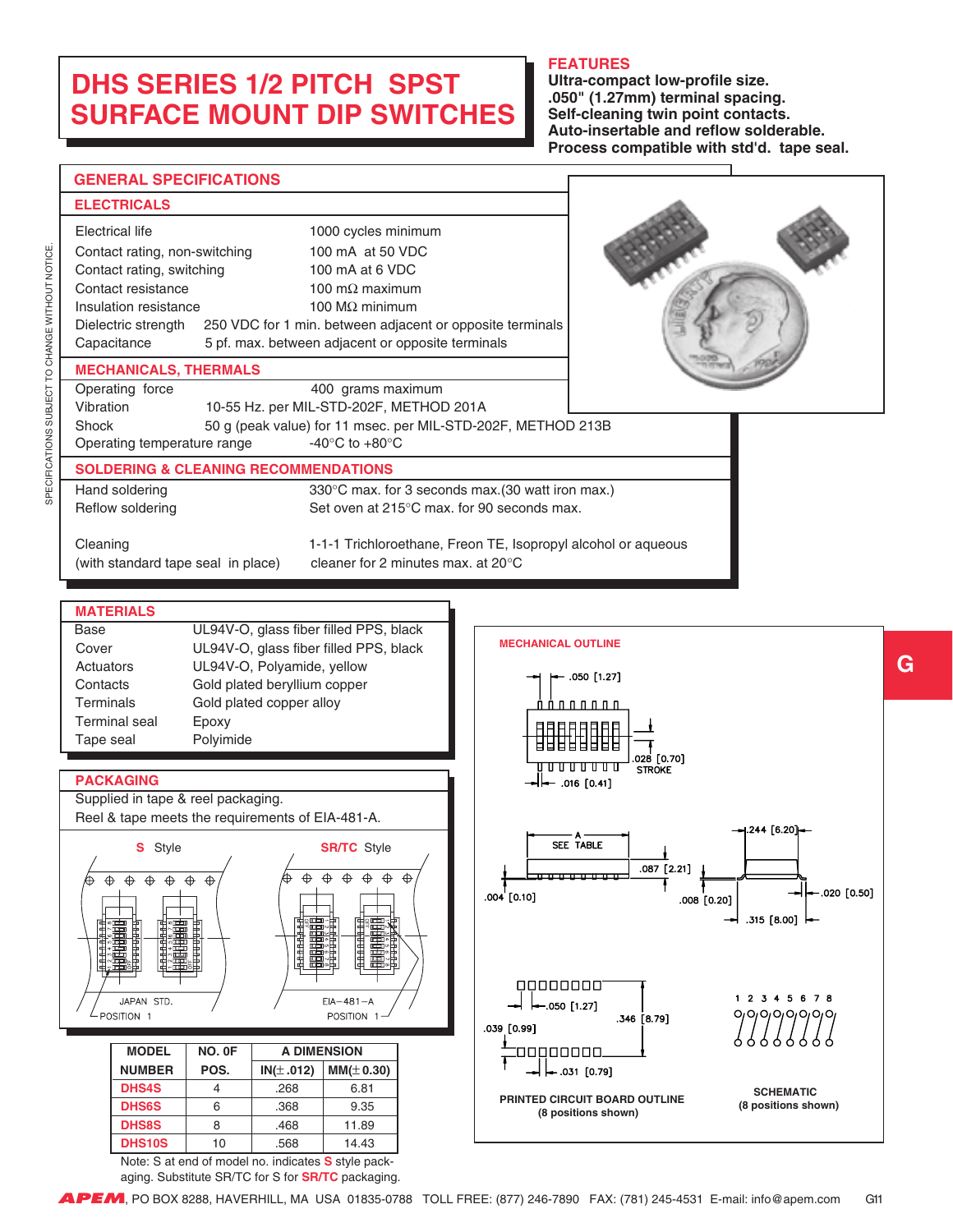## <span id="page-11-0"></span>**MDG & MPG SERIES TRANSFER DIP SWITCHES SPDT & DPDT MODELS**

#### **FEATURES**

**Gold plated contacts. Self-cleaning contacts. UL94V-O materials used throughout. Process compatible with tape seal. Dual in-line .100" x .300" term. spacing.**

| <b>GENERAL SPECIFICATIONS</b>                   |                                                                  |
|-------------------------------------------------|------------------------------------------------------------------|
| <b>ELECTRICALS</b>                              |                                                                  |
| Electrical life                                 | 2000 cycles minimum                                              |
| Contact rating, non-switching                   | 100 mA at 50 VDC                                                 |
| Contact rating, switching                       | 25 mA at 24 VDC                                                  |
| Contact resistance                              | 50 m $\Omega$ max, initial - 100 m $\Omega$ max, after life test |
| Insulation resistance at 100 VDC                | 1000 $M\Omega$ minimum                                           |
| Dielectric strength                             | 500 VDC for 1 minute                                             |
| Capacitance                                     | 5 pf. max. between adjacent terminals                            |
| <b>MECHANICALS, THERMALS</b>                    |                                                                  |
| Mechanical life                                 | 3000 cycles minimum                                              |
| Operating force                                 | MDG; 800 grmas max. per pole MPG; 400 grams max. per pole.       |
| Vibration                                       | Per MIL-STD-202, METHOD 204B                                     |
| Humidity                                        | 95% relative humidity, 40°C for 96 hours                         |
| Temperature range                               | Operating: -25°C to 70°C Storage: -40°C to 85°C                  |
| <b>SOLDERING &amp; CLEANING RECOMMENDATIONS</b> |                                                                  |
| Hand soldering                                  | 320°C max. for 2 seconds max. (30 watt iron max.)                |
| Wave soldering                                  | $230^{\circ}$ C max, for 3 seconds max.                          |
| Cleaning (with tape seal)                       | Spray wash from top side only                                    |

#### **MATERIALS**

| <b>WAICRIALS</b>                |                                   |
|---------------------------------|-----------------------------------|
| Cover                           | UL94V-O, Polyamide                |
| Actuators                       | UL94V-O, Polyamide                |
| <b>Contacts &amp; Terminals</b> | Gold over nickel plate over brass |
| Sealing                         | Epoxy                             |
| Tape seal                       | Polyester film                    |
|                                 |                                   |

#### **PACKAGING**

DIP switches are shipped in standard IC tubes with all actuators in the "OFF" position

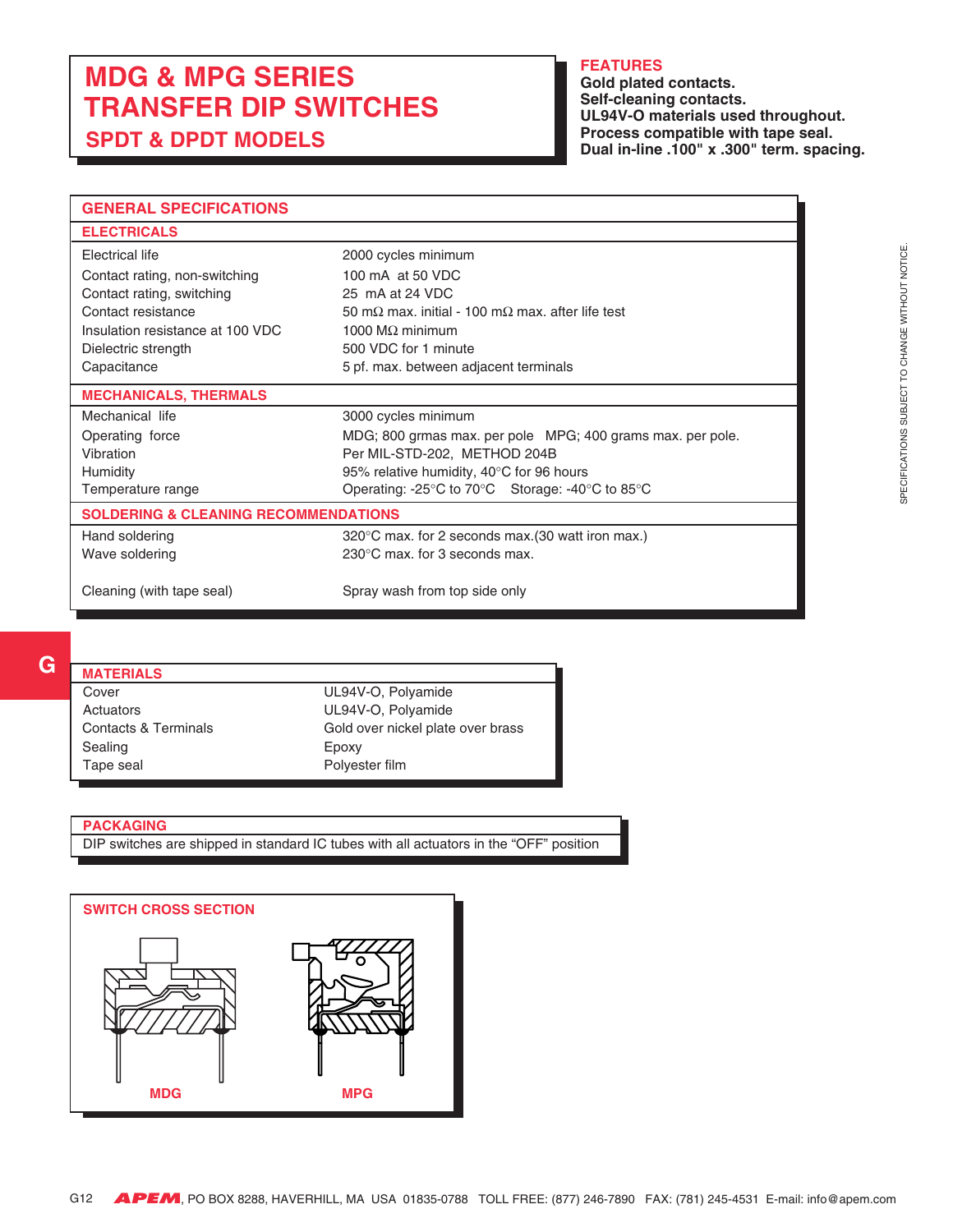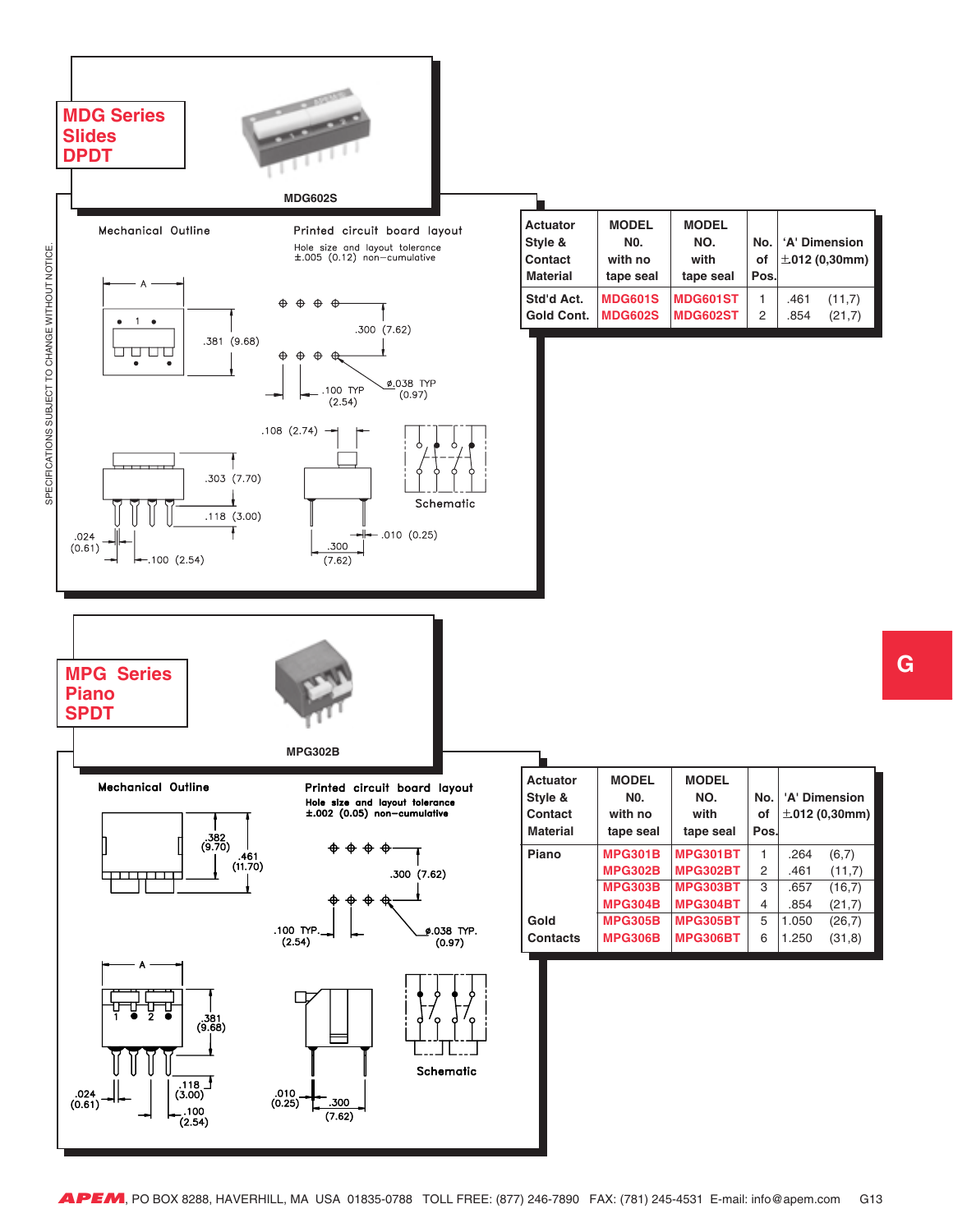## <span id="page-13-0"></span>**TDS SERIES SP 3 POSITION 3 STATE (+,0,-) DIP SWITCHES**

#### **FEATURES**

**3 code functions per position (n). Self-cleaning twin point contacts. UL94V-O materials used throughout. Process compatible. Crimped terminals for positive p.c. board retention during installation.**

| <b>GENERAL SPECIFICATIONS</b>                                      |                                                                                          |          |
|--------------------------------------------------------------------|------------------------------------------------------------------------------------------|----------|
| <b>ELECTRICALS</b>                                                 |                                                                                          |          |
| <b>Electrical life</b>                                             | 2000 operations minimum per switch                                                       |          |
| Contact rating, non-switching                                      | 100 mA at 50 VDC                                                                         |          |
| Contact rating, switching                                          | 25 mA at 24 VDC                                                                          |          |
|                                                                    | Contact resistance Initial:50 m $\Omega$ max. After 2000 operations: 100 m $\Omega$ max. | Athenson |
|                                                                    | Insulation resistance 100 MΩ minimum between adjacent terms.at 500 VDC                   |          |
| 500 VDC for 1 minute<br>Dielectric strength                        |                                                                                          |          |
| Capacitance<br>5 pf. maximum                                       |                                                                                          |          |
| <b>MECHANICALS, THERMALS</b>                                       |                                                                                          |          |
| Mechanical life                                                    | 2000 operations minimum per switch                                                       |          |
| Operating force                                                    | 1000 grams maximum                                                                       |          |
| Vibration                                                          | 10-55-10 Hz./1 min. (3 planes) per MIL-STD-202F, METHOD 201A                             |          |
| Shock                                                              | 50 G (peak value) for 11 msec. per MIL-STD-202F, METHOD 213B                             |          |
| Temperature range                                                  | Operating and storage: $-40^{\circ}$ C to $+85^{\circ}$ C                                |          |
| <b>SOLDERING RECOMMENDATIONS*</b>                                  |                                                                                          |          |
| Hand soldering                                                     | 320°C max. for 2 seconds max. (30 watt iron max.)                                        |          |
| Wave soldering                                                     | $260^{\circ}$ C max, for 5 seconds                                                       |          |
| *For best results, keep actuator in 'O' position during soldering. |                                                                                          |          |

| <b>MATERIALS</b> |                                          |
|------------------|------------------------------------------|
| Base             | UL94V-O, glass fiber filled PBT, black   |
| Cover            | UL94V-O, glass fiber filled PBT, black   |
| Actuators        | UL94V-O, glass fiber filled Nylon, white |
| Contacts         | Gold over nickel over brass              |
| Terminals        | 90/10 Solder plate over brass            |
|                  |                                          |

#### **PACKAGING**

**G**

Normally supplied in standard IC tubes with all actuators in the 'O' position

| <b>MODEL</b>  | NO. OF     | A DIM. (MAX)  |       | <b>B DIMENSION</b> |       |
|---------------|------------|---------------|-------|--------------------|-------|
| <b>NUMBER</b> | $POS.$ (n) | <b>INCHES</b> | MМ    | <b>INCHES</b>      | MМ    |
| <b>TDS04</b>  | 4          | .557          | 14.14 | .300               | 7.62  |
| <b>TDS08</b>  | 8          | .957          | 24.3  | .700               | 17.78 |
| <b>TDS09</b>  | 9          | 1.057         | 26.84 | .800               | 20.32 |
| <b>TDS10</b>  | 10         | 1.157         | 29.39 | .900               | 22.86 |

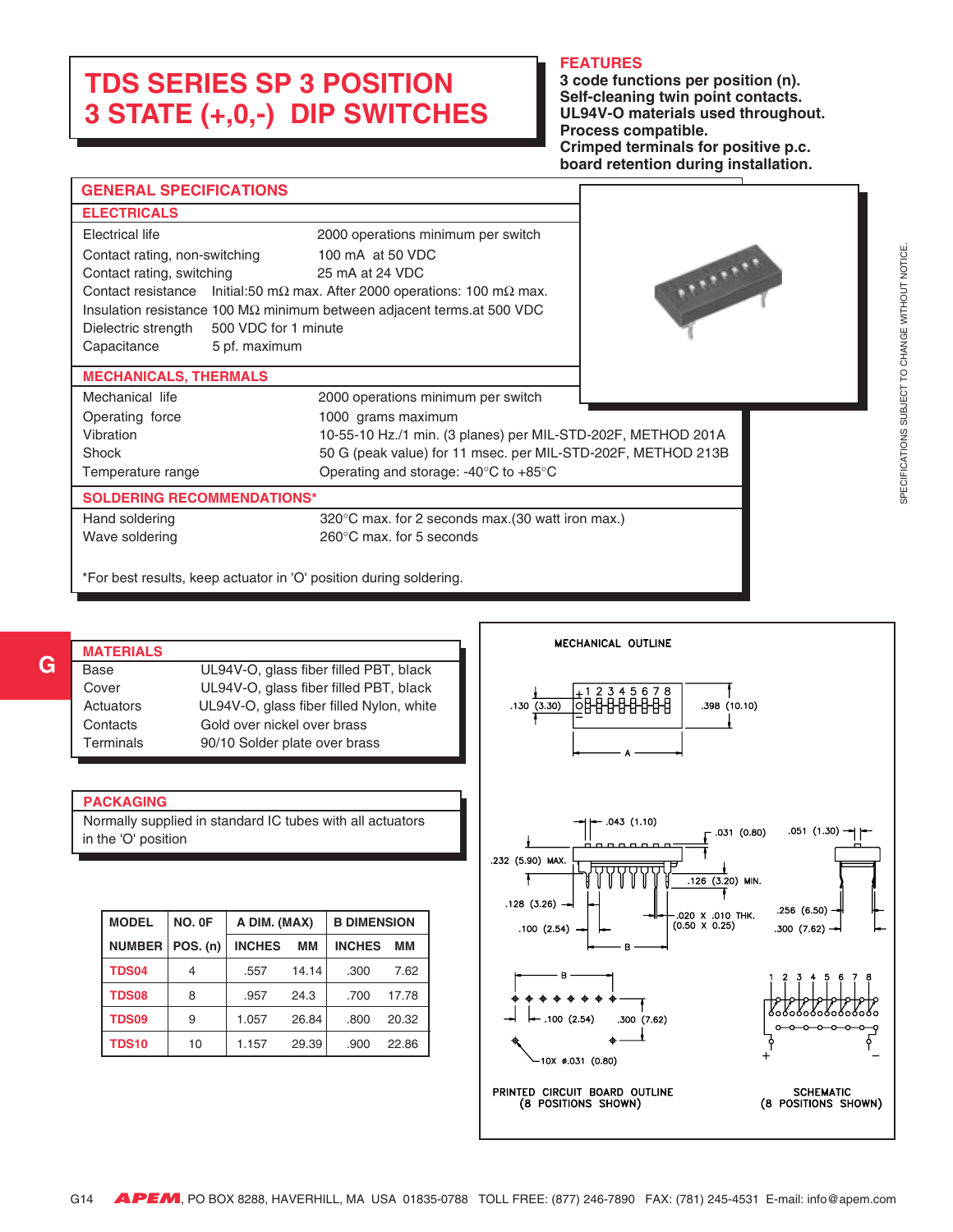## <span id="page-14-0"></span>**P36 & P36S SERIES ROTARY DIP SWITCHES**

#### **FEATURES**

SPECIFICATIONS SUBJECT TO CHANGE WITHOUT NOTICE.

SPECIFICATIONS SUBJECT TO CHANGE WITHOUT NOTICE

- ● **3 + 3 terminal layout.**
- ● **Completely sealed for process compatibility.**
- ● **Ultra-compact size with 10 or 16 positions.**
- ● **Precision designed detent action.**
- ● **Thru-hole (P36 Series) & SMT (P36S Series) models.**
- ● **High reliability & long life.**
- ● **Clockwise or counterclockwise settable.**
- **Solder coated terminals.**



| <b>GENERAL SPECIFICATIONS</b>                                                                                                                 |                                                                                                                                  |
|-----------------------------------------------------------------------------------------------------------------------------------------------|----------------------------------------------------------------------------------------------------------------------------------|
| <b>ELECTRICALS</b>                                                                                                                            |                                                                                                                                  |
| Operating voltage<br>Contact rating, static<br>Contact rating, dynamic<br>Test voltage<br>Initial contact resistance<br>Insulation resistance | 24 VDC max.<br>400 mA max.<br>100 mA max.<br>250V 50Hz/1 min.<br>$< 100$ milliohms<br>> 100 megohms                              |
| <b>MECHANICALS, THERMALS</b>                                                                                                                  |                                                                                                                                  |
| Torque<br><b>Expected life</b><br>Contact force<br>Operating temperature range                                                                | 0.98 inch-oz. min. (0.7 Ncm min.)<br>10,000 switching operations<br>15 grams min.<br>-30 $\rm{^{\circ}C}$ to 90 $\rm{^{\circ}C}$ |
| <b>SOLDERING RECOMMENDATIONS</b>                                                                                                              |                                                                                                                                  |

(40 watt iron max.)

chlorinated solvents)

Freons or alcohol. (Do not use

#### Hand soldering 340°C max. for 2 seconds max.

Wave soldering  $260^{\circ}$ C max. for 10 seconds max.<br>
Reflow soldering (SMT)  $215^{\circ}$ C max. for 40 seconds max. Reflow soldering (SMT) 215°C max. for 40 seconds max.<br>Solvent washing Freons or alcohol. (Do not use

Aqueous cleaning **Deionized** water preferred

| <b>MATERIALS</b> |                                |
|------------------|--------------------------------|
| Base             | UL94V-O.                       |
|                  | high temperature thermoplastic |
| Cover            | Stainless steel                |
| Actuator         | UL94V-O,                       |
|                  | high temperature thermoplastic |
| Contacts         | Gold over nickel plated        |
|                  | stainless steel                |
| Terminals        | Solder coated brass            |
| Terminal sealing | Molded-in                      |
| Actuator seal    | 'O'-ring                       |

| <b>Thru-hole and SMT</b><br><b>Printed Circuit Models</b> |    | Model No. I<br><b>Thru-hole</b><br><b>Mounting</b> | Model No.<br><b>Surface</b><br><b>Mounting</b> |
|-----------------------------------------------------------|----|----------------------------------------------------|------------------------------------------------|
| Code (see truth tables pg. G16) Positions                 |    | (see fig. 1)                                       | (see fig. 2)                                   |
| <b>Binary Coded Decimal</b>                               | 10 | P36101                                             | P36S101                                        |
| Complement of BCD                                         | 10 | P36102                                             | P36S102                                        |
| <b>Binary Coded Hexadecimal</b>                           | 16 | P36103                                             | P36S103                                        |
| Complement of BCH                                         | 16 | P36106                                             | P36S106                                        |

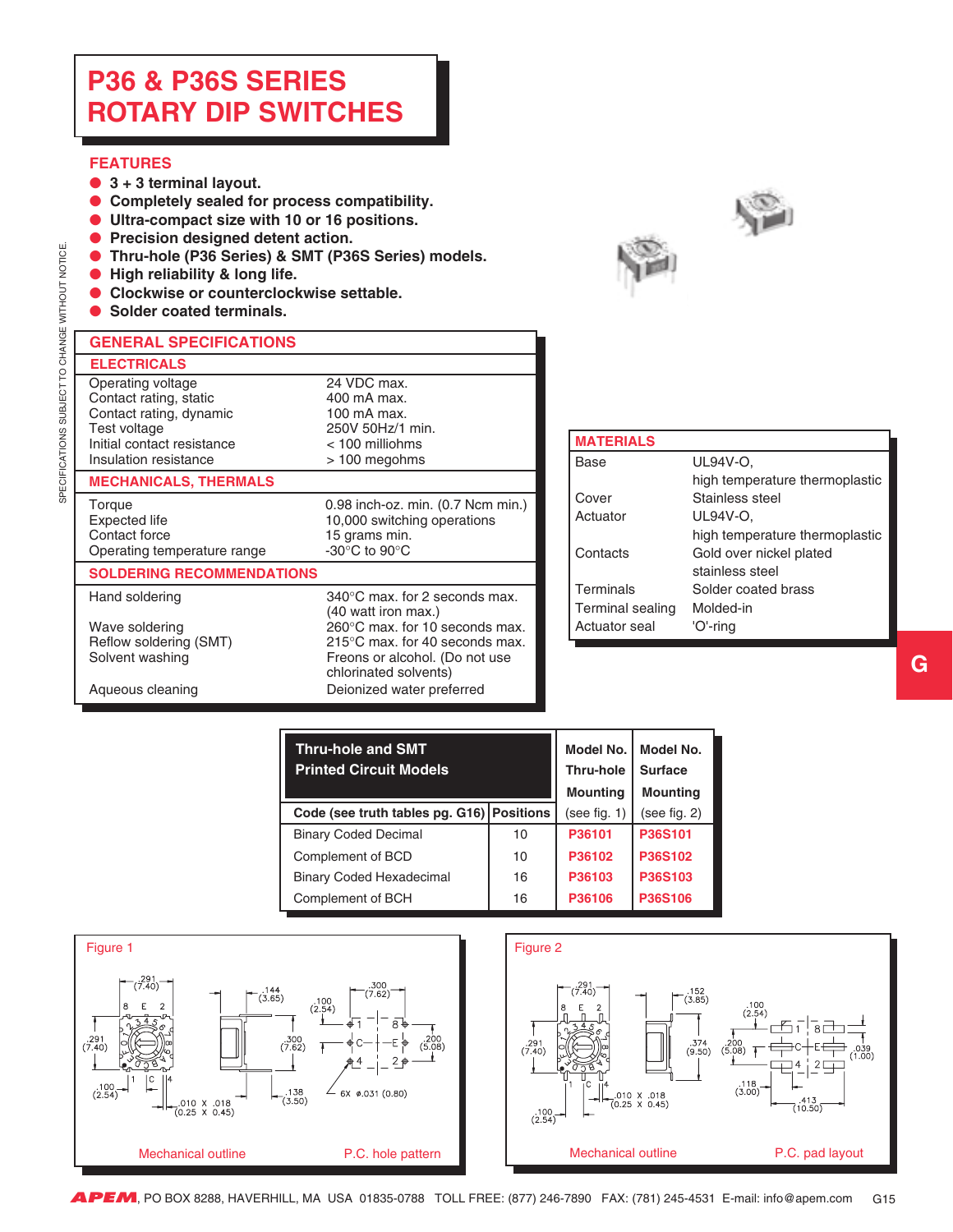|                  | <b>STANDARD OPTIONS BY SERIES:</b> |     |             |
|------------------|------------------------------------|-----|-------------|
| <b>Series</b>    |                                    | P36 | <b>P36S</b> |
| <b>Actuators</b> |                                    |     |             |
| 1                | Arrow shaped slot                  | x   | X           |
| 3.               | Spindle                            | X   | X           |
| 8                | Slotted spindle                    | X   | X           |
| Codes            |                                    |     |             |
| BCD<br>01        |                                    | x   | X           |
| 02               | <b>BCD</b> complement              | X   | X           |
|                  | 03 Hexadecimal                     | x   | X           |
| 06               | Hexadecimal Comp.                  | x   | X           |
| <b>Terminals</b> |                                    |     |             |
| None             | Straight                           | x   |             |
| v                | Crimped                            | X   |             |
| L254             | Rt. angle 2.54 (.100")             | X   |             |
| <b>None</b>      | SMT                                |     | x           |

#### **ORDER GUIDE:**

Make selections from the above table in sequence

to specify a complete model number.

Note that 'None' indicates that no option suffix is required.



#### **P36 & P36S SERIES**



Slotted spindle actuator is color coded to truth table code selec tion as follows: BCD - red, BCD complement - Orange, Hexadecimal - gray, Hexadecimal complement - white.

Tape and reel packaging available for SMT models - consult factory.

#### **CODES**

NOTE: For each dial position in tables, Common terminals (C) are connected to terminal number(s) indicated - i.e. - none or combinations of 1, 2, 4 or 8. Each model in this series has 2 Common terminals.



| <b>BINARY CODED</b>     |   |   |   |   |
|-------------------------|---|---|---|---|
| <b>HEXADECIMAL (03)</b> |   |   |   |   |
| <b>16 Positions</b>     |   |   |   |   |
| Dial No.                | 1 | 2 | 4 | 8 |
| $\mathbf 0$             |   |   |   |   |
| $\mathbf{1}$            |   |   |   |   |
| $\overline{\mathbf{c}}$ |   |   |   |   |
| $\overline{3}$          |   |   |   |   |
| $\overline{4}$          |   |   |   |   |
| 5                       |   |   |   |   |
| 6                       |   |   |   |   |
| $\overline{7}$          |   |   |   |   |
| 8                       |   |   |   |   |
| 9                       |   |   |   | Ď |
| A                       |   |   |   |   |
| B                       |   |   |   |   |
| C                       |   |   |   |   |
| D                       |   |   |   |   |
| E                       |   |   |   |   |
| $\overline{\mathsf{F}}$ |   |   |   |   |

 **COMP. OF BINARY CODED DECIMAL (02) 10 Positions** Dial No. 1 2 4 8  $\overline{\bullet}\ \overline{\bullet}\ \overline{\bullet}\ \overline{\bullet}$ 1 **. . . . . .**  $\begin{array}{c|c|c|c|c|c} \hline 2 & \bullet & \bullet & \bullet \\ \hline 3 & & \bullet & \bullet \end{array}$ 3 ● ●  $\begin{array}{|c|c|c|c|}\n \hline\n 4 & \bullet & \bullet & \bullet \\
 \hline\n 5 & \bullet & \bullet & \bullet\n \end{array}$  $\overline{\bullet}$   $\overline{\bullet}$ 6 **• • •** 7 | | | | | ●  $\begin{array}{|c|c|c|c|c|}\n \hline\n 8 & \bullet & \bullet & \bullet \\
 \hline\n 9 & \bullet & \bullet & \bullet \\
 \hline\n\end{array}$  $\overline{\bullet}\overline{\bullet}$ 





\* 'None' indicates no option suffix is required.

SPECIFICATIONS SUBJECT TO CHANGE WITHOUT NOTICE. SPECIFICATIONS SUBJECT TO CHANGE WITHOUT NOTICE.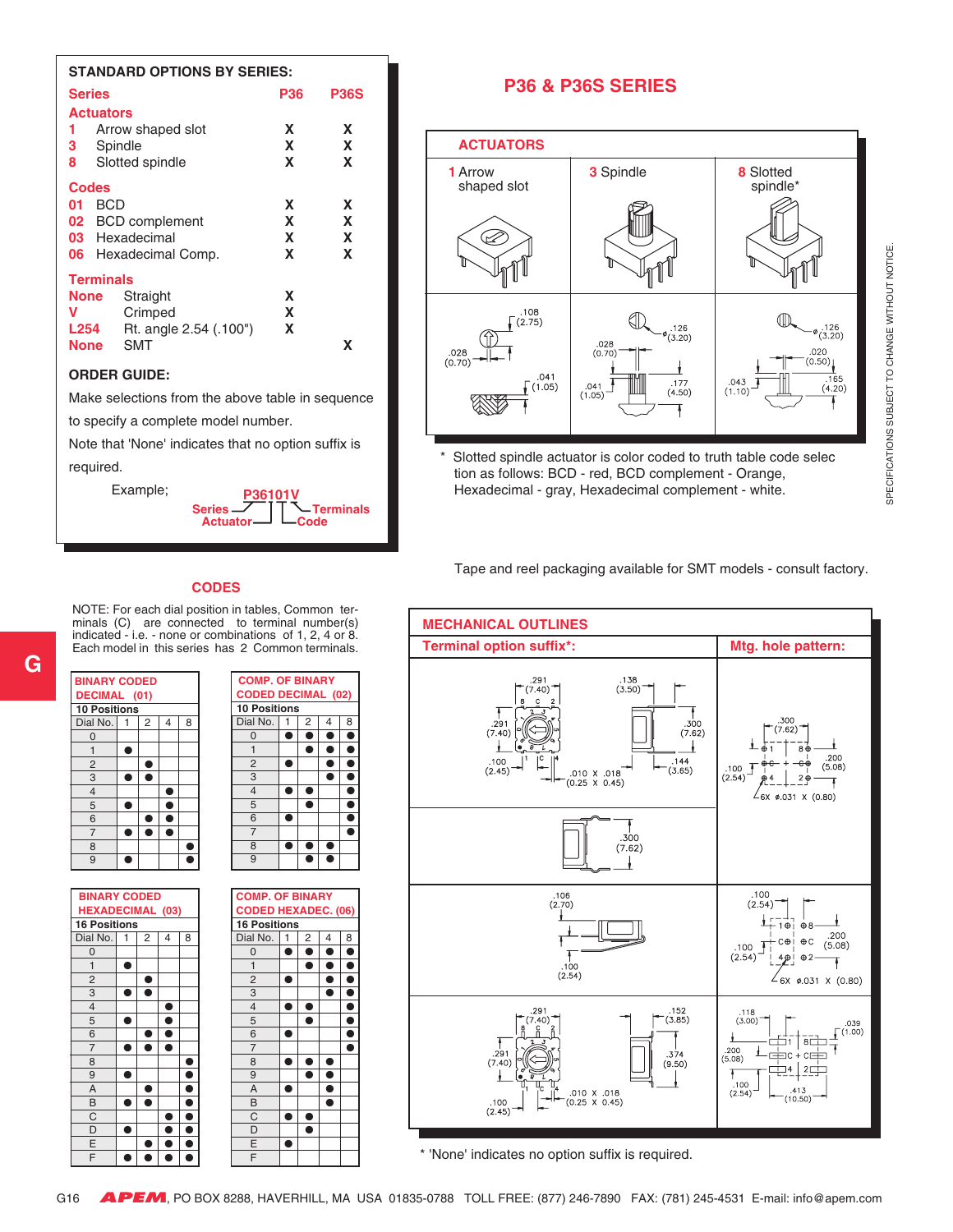#### <span id="page-16-0"></span>**FEATURES**

- 3 + 3 terminal layout.<br>● Completely sealed fo
- Completely sealed for process compatibility.
- ● **4, 6, 8, 10 or 16 positions w/extensive codings.**
- **Precision designed detent action.**
- ● **Compact size.**
- ● **High reliability & long life.**
- Clockwise or counterclockwise settable.
- 



| Solder coated terminals.                                                                                                                            |                                                                                                                         | <b>MATERIALS</b>                                                                                          |                                                                                                  |                                 |                                         |                        |                |   |
|-----------------------------------------------------------------------------------------------------------------------------------------------------|-------------------------------------------------------------------------------------------------------------------------|-----------------------------------------------------------------------------------------------------------|--------------------------------------------------------------------------------------------------|---------------------------------|-----------------------------------------|------------------------|----------------|---|
| <b>GENERAL SPECIFICATIONS</b><br><b>ELECTRICALS</b>                                                                                                 |                                                                                                                         | Base<br>Cover<br>Actuator                                                                                 | UL94V-O, high temperature thermoplastic<br>UL94V-O, high temperature thermoplastic<br><b>POM</b> |                                 |                                         |                        |                |   |
| Operating voltage<br>Contact rating, static<br>Contact rating, dynamic<br>Switching capacity<br>Initial contact resistance<br>Insulation resistance | 24 VDC max.<br>400 mA max.<br>150 mA max.<br>1.5 VA max.<br>< 80 milliohms<br>> 100 megohms                             | Contacts<br>Terminals<br>Terminal sealing<br>Actuator seal                                                | Gold over nickel plated bronze<br>Gold over nickel plated bronze<br>Molded-in<br>'O'-ring        |                                 |                                         |                        |                |   |
| <b>MECHANICALS, THERMALS</b>                                                                                                                        |                                                                                                                         |                                                                                                           |                                                                                                  |                                 |                                         |                        |                |   |
| Torque<br>Expected life<br>Contact force<br>Operating temperature range                                                                             | 7.0 inch-oz. min. (0.7 Ncm min.)<br>10,000 switching operations<br>15 grams min.<br>-20 $^{\circ}$ C to 70 $^{\circ}$ C |                                                                                                           |                                                                                                  |                                 | CODE 05                                 |                        |                |   |
| <b>SOLDERING RECOMMENDATIONS</b>                                                                                                                    |                                                                                                                         |                                                                                                           |                                                                                                  |                                 | <b>GRAY CODE</b><br><b>16 Positions</b> |                        |                |   |
| Hand soldering<br>Wave soldering<br>Solvent washing                                                                                                 | $260^{\circ}$ C max, for 10 seconds max.                                                                                | 340°C max. for 2 seconds max. (40 watt iron max.)<br>Freons or alcohol. (Do not use chlorinated solvents) |                                                                                                  | Dial No.<br>$\Omega$<br>$\circ$ |                                         | $\bullet$<br>$\bullet$ | $\overline{2}$ | 8 |

Aqueous cleaning Deionized water preferred

#### $CODES$

 **ON/0FF** NOTE: For each dial position in tables, **4 Positions**  $\frac{1}{2}$  Dial No. 1 to terminal number(s) indicated - i.e. -  $\frac{1}{2}$ Common terminal(s) (C) are connected none or combinations of 1, 2, 3, 4 or 8. Each model in this series has 2 Common terminals except codes 11 and 24 which have one.

| CODE 11            |  | CODE 12            |   | CODE 21            |  |
|--------------------|--|--------------------|---|--------------------|--|
| <b>ON/OFF</b>      |  | <b>BCD</b>         |   | <b>DECIMAL</b>     |  |
| <b>4 Positions</b> |  | <b>4 Positions</b> |   | <b>4 Positions</b> |  |
| Dial No.           |  | Dial No.           | 2 | Dial No.           |  |
|                    |  |                    |   |                    |  |
|                    |  |                    |   |                    |  |
|                    |  |                    |   |                    |  |
|                    |  |                    |   |                    |  |

|              |   |          |                                                        |   |   | ة CODES 24 ا       |  |
|--------------|---|----------|--------------------------------------------------------|---|---|--------------------|--|
| <b>DE 12</b> |   |          |                                                        |   |   | <b>6 Positions</b> |  |
|              |   |          |                                                        |   |   | Dial No.           |  |
| 'ositions    |   |          |                                                        |   |   |                    |  |
|              | 2 | Dial No. | 2                                                      | З | 4 |                    |  |
|              |   |          |                                                        |   |   |                    |  |
|              |   |          |                                                        |   |   |                    |  |
|              |   |          |                                                        |   |   |                    |  |
|              |   |          |                                                        |   |   |                    |  |
|              |   |          | <b>CODE 21</b><br><b>DECIMAL</b><br><b>4 Positions</b> |   |   |                    |  |

|                    |                |   |  |  | <b>CODES 24 &amp; 25 BCD</b> |  |   |  |
|--------------------|----------------|---|--|--|------------------------------|--|---|--|
| <b>6 Positions</b> |                |   |  |  |                              |  |   |  |
|                    |                |   |  |  | Dial No.                     |  | 2 |  |
|                    |                |   |  |  |                              |  |   |  |
|                    | $\overline{2}$ | 3 |  |  |                              |  |   |  |
|                    |                |   |  |  | 2                            |  |   |  |
|                    |                |   |  |  | 3                            |  |   |  |
|                    |                |   |  |  |                              |  |   |  |
|                    |                |   |  |  |                              |  |   |  |

| <b>GRAY CODE</b>    |              |                |                     |   |  |  |  |  |  |  |
|---------------------|--------------|----------------|---------------------|---|--|--|--|--|--|--|
| <b>16 Positions</b> |              |                |                     |   |  |  |  |  |  |  |
| Dial No.            | $\mathbf{1}$ | $\overline{2}$ | $\overline{4}$      | 8 |  |  |  |  |  |  |
| $\mathbf{0}$        |              |                |                     |   |  |  |  |  |  |  |
| $\mathbf{1}$        |              |                |                     |   |  |  |  |  |  |  |
| $\overline{2}$      | г            | ٠              |                     |   |  |  |  |  |  |  |
| $\overline{3}$      |              |                |                     |   |  |  |  |  |  |  |
| $\overline{4}$      |              |                | ٠                   |   |  |  |  |  |  |  |
| 5                   |              | ā              | ė                   |   |  |  |  |  |  |  |
| 6                   | ŕ            |                | $\frac{1}{\bullet}$ |   |  |  |  |  |  |  |
| $\overline{7}$      |              |                | ī                   |   |  |  |  |  |  |  |
| 8                   |              |                | Ì                   | f |  |  |  |  |  |  |
| 9                   |              |                | ē                   | ŕ |  |  |  |  |  |  |
| $\overline{A}$      | î            | ٦              | İ                   | ĕ |  |  |  |  |  |  |
|                     |              |                | ċ                   | ŕ |  |  |  |  |  |  |
| $\frac{B}{C}$       |              |                |                     | ī |  |  |  |  |  |  |
| $\overline{D}$      |              | ė              |                     | ŕ |  |  |  |  |  |  |
| $\overline{E}$      |              |                |                     |   |  |  |  |  |  |  |
| F                   |              |                |                     |   |  |  |  |  |  |  |

| <b>CODE 26</b>          |  |  |  |  |  |
|-------------------------|--|--|--|--|--|
| <b>OCTAL</b>            |  |  |  |  |  |
| <b>8 Positions</b>      |  |  |  |  |  |
| Dial No.<br>2<br>1<br>4 |  |  |  |  |  |
| U                       |  |  |  |  |  |
|                         |  |  |  |  |  |
| $\overline{c}$          |  |  |  |  |  |
| 3                       |  |  |  |  |  |
| 4                       |  |  |  |  |  |
| 5                       |  |  |  |  |  |
| 6                       |  |  |  |  |  |
| ۳                       |  |  |  |  |  |





|    | <b>ODED</b> |   |   | <b>COMP. OF BINARY</b>    |   |   |   | <b>BINARY CO</b>    |  |
|----|-------------|---|---|---------------------------|---|---|---|---------------------|--|
|    | (01)        |   |   | <b>CODED DECIMAL (02)</b> |   |   |   | <b>HEXADECIM</b>    |  |
| ٦S |             |   |   | <b>10 Positions</b>       |   |   |   | <b>16 Positions</b> |  |
|    | 2           | 4 | 8 | Dial No.                  | 2 | 4 | 8 | Dial No.            |  |
|    |             |   |   | $\Omega$                  |   |   |   | O                   |  |
|    |             |   |   |                           |   |   |   |                     |  |
|    |             |   |   | $\overline{2}$            |   |   |   | $\overline{2}$      |  |
|    |             |   |   | 3                         |   |   |   | 3                   |  |
|    |             |   |   | $\overline{4}$            |   |   |   | $\overline{4}$      |  |
|    |             |   |   | 5                         |   |   |   | 5                   |  |
|    |             |   |   | 6                         |   |   |   | 6                   |  |
|    |             |   |   | 7                         |   |   |   | $\overline{7}$      |  |
|    |             |   |   | 8                         |   |   |   | 8                   |  |
|    |             |   |   | 9                         |   |   |   | 9                   |  |
|    |             |   |   |                           |   |   |   | A                   |  |
|    |             |   |   |                           |   |   |   | R                   |  |

|                                                                                                                                                                                                                                | <b>F BINARY</b> |                     |    |  | <b>BINARY CODED</b> |   |   |   |   |                  | <b>COMP. OF B</b>   |   |
|--------------------------------------------------------------------------------------------------------------------------------------------------------------------------------------------------------------------------------|-----------------|---------------------|----|--|---------------------|---|---|---|---|------------------|---------------------|---|
| <b>HEXADECIMAL (03)</b><br>ECIMAL (02)                                                                                                                                                                                         |                 |                     |    |  |                     |   |   |   |   | <b>CODED HEX</b> |                     |   |
| ns                                                                                                                                                                                                                             |                 | <b>16 Positions</b> |    |  |                     |   |   |   |   |                  | <b>16 Positions</b> |   |
| 1                                                                                                                                                                                                                              | 2               | 4                   | 8  |  | Dial No.            | 1 | 2 | 4 | 8 |                  | Dial No.            | 1 |
| e de la construcción de la construcción de la construcción de la construcción de la construcción de la construcción de la construcción de la construcción de la construcción de la construcción de la construcción de la const |                 |                     | Ñ  |  | 0                   |   |   |   |   |                  | 0                   | ● |
|                                                                                                                                                                                                                                | A               |                     | e  |  | $\overline{1}$      |   |   |   |   |                  | $\mathbf{1}$        |   |
| ٠                                                                                                                                                                                                                              |                 |                     | r. |  | $\overline{2}$      |   |   |   |   |                  | $\overline{2}$      |   |
|                                                                                                                                                                                                                                |                 |                     |    |  | 3                   |   |   |   |   |                  | 3                   |   |
|                                                                                                                                                                                                                                |                 |                     |    |  | $\overline{4}$      |   |   |   |   |                  | $\overline{4}$      |   |
|                                                                                                                                                                                                                                |                 |                     |    |  | 5                   |   |   |   |   |                  | 5                   |   |
|                                                                                                                                                                                                                                |                 |                     |    |  | 6                   |   | D |   |   |                  | 6                   |   |
|                                                                                                                                                                                                                                |                 |                     |    |  | $\overline{7}$      |   |   |   |   |                  | $\overline{7}$      |   |
|                                                                                                                                                                                                                                |                 |                     |    |  | 8                   |   |   |   |   |                  | 8                   |   |
|                                                                                                                                                                                                                                |                 |                     |    |  | 9                   |   |   |   | ń |                  | 9                   |   |
|                                                                                                                                                                                                                                |                 |                     |    |  | $\overline{A}$      |   |   |   | ۰ |                  | A                   |   |
|                                                                                                                                                                                                                                |                 |                     |    |  | B                   |   |   |   | ń |                  | B                   |   |
|                                                                                                                                                                                                                                |                 |                     |    |  | C                   |   |   |   | n |                  | C                   |   |
|                                                                                                                                                                                                                                |                 |                     |    |  | D                   |   |   | n | n |                  | D                   |   |
|                                                                                                                                                                                                                                |                 |                     |    |  | Ε                   |   |   |   | ٥ |                  | Ε                   |   |
|                                                                                                                                                                                                                                |                 |                     |    |  | F                   |   |   |   |   |                  | F                   |   |
|                                                                                                                                                                                                                                |                 |                     |    |  |                     |   |   |   |   |                  |                     |   |

|   |    |              |                   | <b>COMP. OF BINARY</b>     |                        |   |   |   |  |  |
|---|----|--------------|-------------------|----------------------------|------------------------|---|---|---|--|--|
|   |    |              |                   | <b>CODED HEXADEC. (06)</b> |                        |   |   |   |  |  |
|   |    |              |                   | <b>16 Positions</b>        |                        |   |   |   |  |  |
| 2 | 4  | 8            |                   | Dial No.                   | 1                      | 2 | 4 | 8 |  |  |
|   |    |              |                   | $\overline{0}$             | <b>Service Service</b> |   |   |   |  |  |
|   |    |              |                   | $\mathbf{1}$               |                        |   |   |   |  |  |
|   |    |              |                   | $\overline{c}$             |                        |   |   |   |  |  |
|   |    |              |                   | 3                          |                        |   |   |   |  |  |
|   |    |              |                   | $\overline{4}$             |                        |   |   |   |  |  |
|   |    |              |                   | 5                          |                        |   |   |   |  |  |
|   |    |              |                   | 6                          |                        |   |   |   |  |  |
|   |    |              |                   | $\overline{7}$             |                        |   |   |   |  |  |
|   |    |              |                   | 8                          |                        |   |   |   |  |  |
|   |    |              |                   | 9                          |                        |   |   |   |  |  |
|   |    |              |                   | A                          |                        |   |   |   |  |  |
|   |    |              |                   | B                          |                        |   |   |   |  |  |
|   |    |              |                   | C                          |                        |   |   |   |  |  |
|   |    |              |                   | D                          |                        |   |   |   |  |  |
|   |    |              |                   | E                          |                        |   |   |   |  |  |
|   |    |              |                   | F                          |                        |   |   |   |  |  |
|   | ns | <b>CODED</b> | <b>CIMAL (03)</b> |                            |                        |   |   |   |  |  |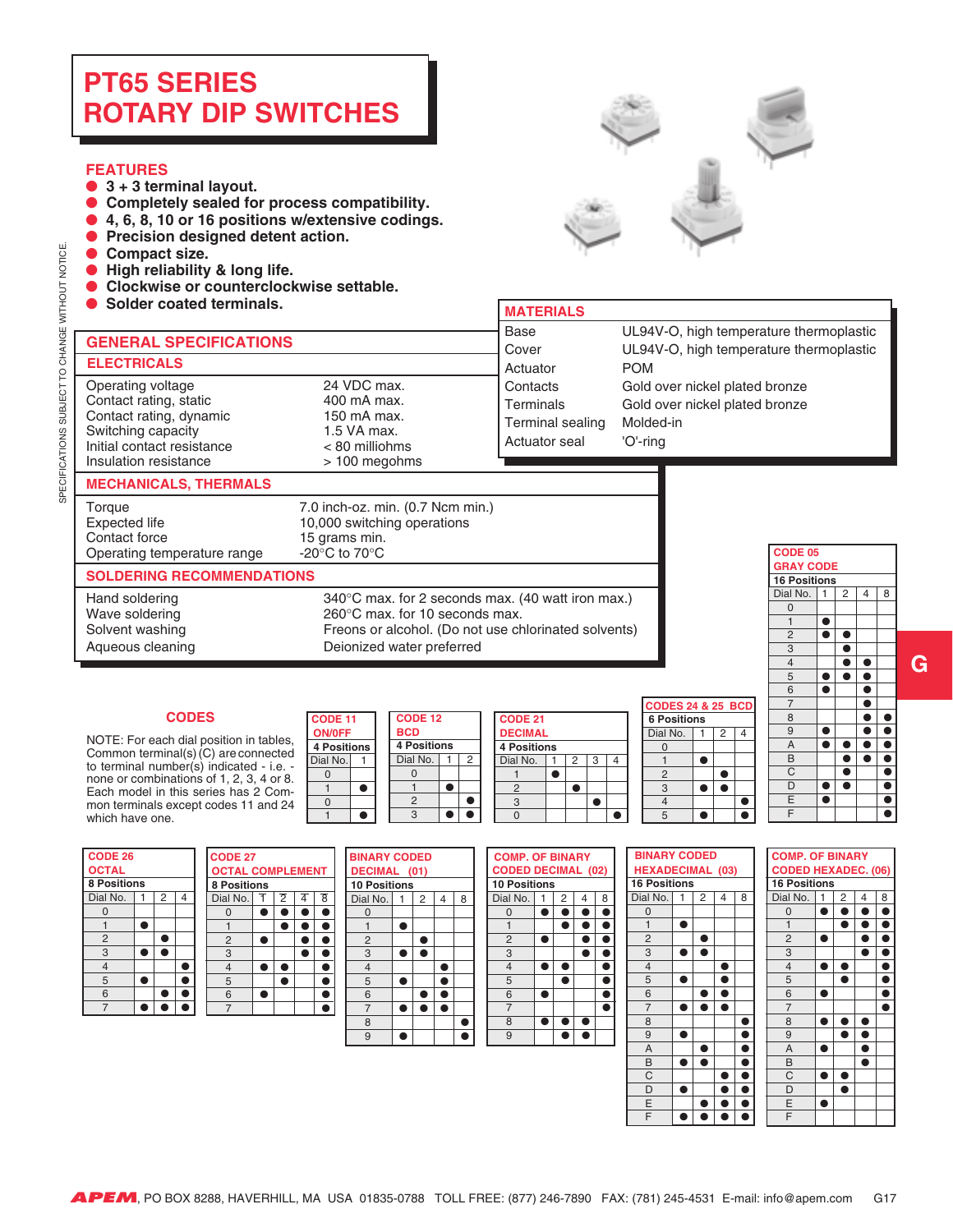**PT65 SERIES**



| $.157$<br>(4.00)                                   |
|----------------------------------------------------|
| .039<br>(1.00)<br>.287<br>(7.30)<br>.039<br>(1.00) |
|                                                    |

**G**

| <b>Arrow shaped slot</b>        | <b>Complete Model No. by Terminal Style</b> |                |                    |                       |  |  |  |
|---------------------------------|---------------------------------------------|----------------|--------------------|-----------------------|--|--|--|
| <b>Actuator Models</b>          |                                             |                | <b>Right Angle</b> |                       |  |  |  |
|                                 |                                             |                |                    |                       |  |  |  |
| Code (see truth tables)         | <b>Positions</b>                            |                | $.100$ " (2,54)    | $.200^{\circ}$ (5,08) |  |  |  |
| <b>Binary Coded Decimal</b>     | 10                                          | PT65101        | PT65101L254        | PT65101L508           |  |  |  |
| Comp. of Binary Coded Dec.      | 10                                          | PT65102        | PT65102L254        | PT65102L508           |  |  |  |
| <b>Binary Coded Hexadecimal</b> | 16                                          | PT65103        | PT65103L254        | PT65103L508           |  |  |  |
| Code 05, Gray Code              | 16                                          | PT65105        | PT65105L254        | PT65105L508           |  |  |  |
| Comp. of Binary Coded Hex.      | 16                                          | <b>PT65106</b> | PT65106L254        | PT65106L508           |  |  |  |
| Code 11, ON/OFF                 | 4                                           | PT65111        | PT65111L254        | PT65111L508           |  |  |  |
| Code 12, Binary Coded Dec.      | 4                                           | PT65112        | PT65112L254        | PT65112L508           |  |  |  |
| Code 21, Decimal                | 4                                           | PT65121        | PT65121L254        | PT65121L508           |  |  |  |
| Code 24, Binary Coded Dec.      | 6                                           | PT65124        | PT65124L254        | PT65124L508           |  |  |  |
| Code 25, Binary Coded Dec.      | 6                                           | PT65125        | PT65125L254        | PT65125L508           |  |  |  |
| Code 26, Octal                  | 8                                           | PT65126        | PT65126L254        | PT65126L508           |  |  |  |
| Code 27, Octal complement       | 8                                           | PT65127        | PT65127L254        | PT65127L508           |  |  |  |

| <b>Spindle</b>                  |                  |          | <b>Complete Model No. by Terminal Style</b> |                           |  |
|---------------------------------|------------------|----------|---------------------------------------------|---------------------------|--|
| <b>Actuator Models</b>          |                  |          | <b>Right Angle</b>                          |                           |  |
|                                 |                  | Straight | Pitch                                       |                           |  |
| Code (see truth tables)         | <b>Positions</b> |          | $.100$ " (2,54)                             | .200''(5,08)              |  |
| <b>Binary Coded Decimal</b>     | 10               | PT65301  | PT65301L254                                 | PT65301L508               |  |
| Comp. of Binary Coded Dec.      | 10               | PT65302  | PT65302L254                                 | PT65302L508               |  |
| <b>Binary Coded Hexadecimal</b> | 16               | PT65303  | PT65303L254                                 | PT65303L508               |  |
| Code 05, Gray Code              | 16               | PT65305  | PT65305L254                                 | PT65305L508               |  |
| Comp. of Binary Coded Hex.      | 16               | PT65306  | PT65306L254                                 | PT65306L508               |  |
| Code 11, ON/OFF                 | 4                | PT65311  | PT65311L254                                 | PT65311L508               |  |
| Code 12, Binary Coded Dec.      | $\overline{4}$   | PT65312  | PT65312L254                                 | PT65312L508               |  |
| Code 21, Decimal                | 4                | PT65321  | PT65321L254                                 | PT65321L508               |  |
| Code 24, Binary Coded Dec.      | 6                | PT65324  | PT65324L254                                 | PT65324L508               |  |
| Code 25, Binary Coded Dec.      | 6                | PT65325  | PT65325L254                                 | PT65325L508               |  |
| Code 26, Octal                  | 8                | PT65326  | PT65326L254                                 | PT65326L508               |  |
| Code 27, Octal complement       | 8                | PT65327  |                                             | PT65327L254   PT65327L508 |  |



All models listed on this page have 2 Common terminals except Code 11 and Code 24 which have one.

Other codes are available - consult factory.

| <b>Segment Wheel</b>            |                  | <b>Complete Model No. by Terminal Style</b> |                    |                       |  |
|---------------------------------|------------------|---------------------------------------------|--------------------|-----------------------|--|
| <b>Actuator Models</b>          |                  |                                             | <b>Right Angle</b> |                       |  |
|                                 |                  | Straight                                    | Pitch              |                       |  |
| Code (see truth tables)         | <b>Positions</b> |                                             | $.100$ " (2,54)    | $.200^{\circ}$ (5,08) |  |
| <b>Binary Coded Decimal</b>     | 10               | PT65501                                     | PT65501L254        | PT65501L508           |  |
| Comp. of Binary Coded Dec.      | 10               | PT65502                                     | PT65502L254        | PT65502L508           |  |
| <b>Binary Coded Hexadecimal</b> | 16               | PT65503                                     | PT65503L254        | PT65503L508           |  |
| Code 05, Gray Code              | 16               | PT65505                                     | PT65505L254        | PT65505L508           |  |
| Comp. of Binary Coded Hex.      | 16               | <b>PT65506</b>                              | PT65506L254        | PT65506L508           |  |
| Code 11, ON/OFF                 | 4                | PT65511                                     | PT65511L254        | PT65511L508           |  |
| Code 12, Binary Coded Dec.      | 4                | PT65512                                     | PT65512L254        | PT65512L508           |  |
| Code 21, Decimal                | 4                | PT65521                                     | PT65521L254        | PT65521L508           |  |
| Code 24, Binary Coded Dec.      | 6                | PT65524                                     | PT65524L254        | PT65524L508           |  |
| Code 25, Binary Coded Dec.      | 6                | PT65525                                     | PT65525L254        | PT65525L508           |  |
| Code 26, Octal                  | 8                | PT65526                                     | PT65526L254        | PT65526L508           |  |
| Code 27, Octal complement       | 8                | PT65527                                     | PT65527L254        | PT65527L508           |  |

**APEM**, PO BOX 8288, HAVERHILL, MA USA 01835-0788 TOLL FREE: (877) 246-7890 FAX: (781) 245-4531 E-mail: info@apem.com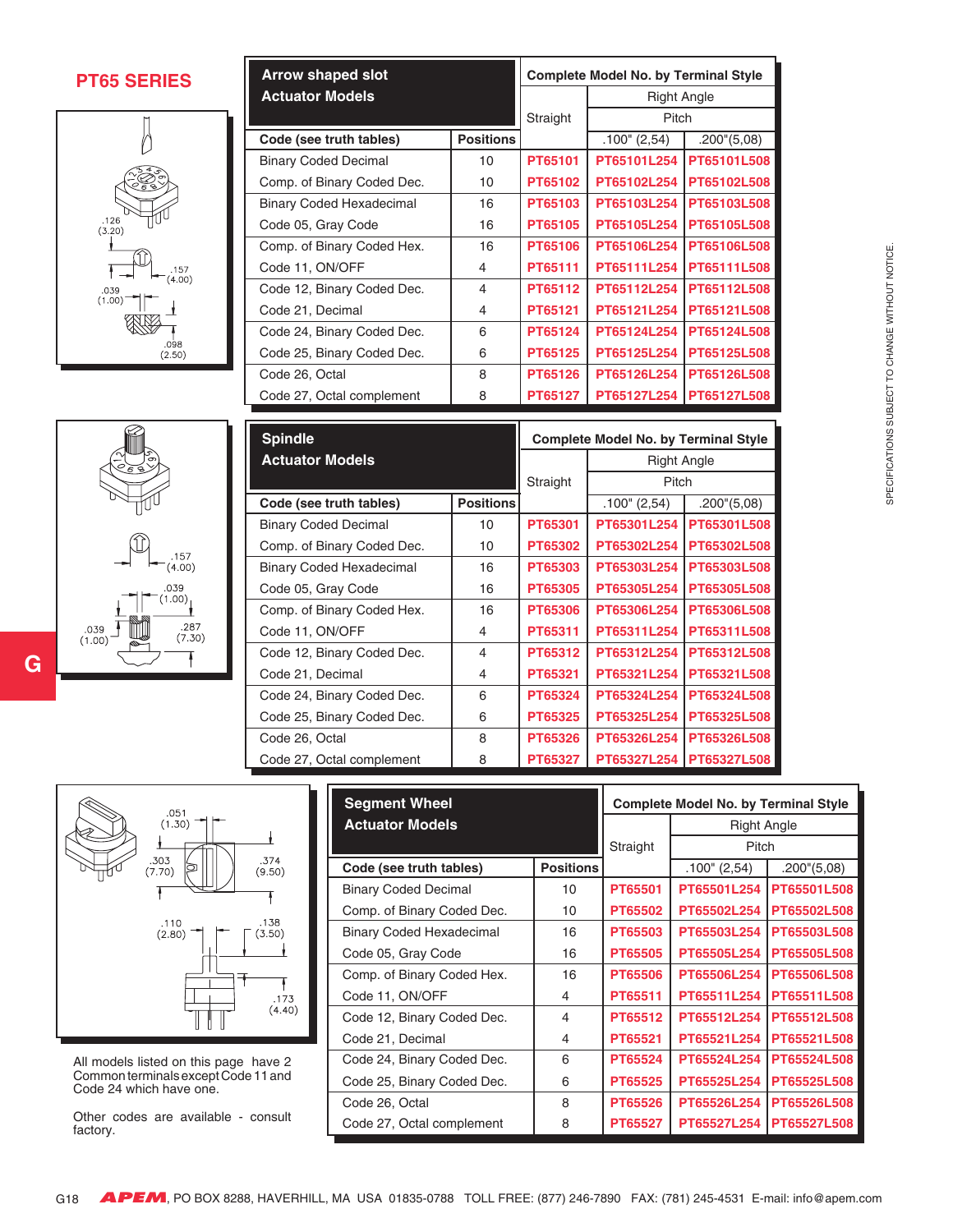| <b>Cross shaped slot</b> |                                              | <b>Complete Model No. by Terminal Style</b> |                  |                    |                 |                       |
|--------------------------|----------------------------------------------|---------------------------------------------|------------------|--------------------|-----------------|-----------------------|
|                          | <b>PT65 SERIES</b><br><b>Actuator Models</b> |                                             |                  | <b>Right Angle</b> |                 |                       |
|                          |                                              |                                             |                  | Straight           | Pitch           |                       |
| ∽                        |                                              | Code (see truth tables)                     | <b>Positions</b> |                    | $.100$ " (2,54) | $.200^{\circ}$ (5,08) |
|                          |                                              | <b>Binary Coded Decimal</b>                 | 10               | PT65701            | PT65701L254     | PT65701L508           |
| ЧIJ                      |                                              | Comp. of Binary Coded Dec.                  | 10 <sup>10</sup> | PT65702            | PT65702L254     | PT65702L508           |
|                          |                                              | <b>Binary Coded Hexadecimal</b>             | 16               | PT65703            | PT65703L254     | PT65703L508           |
|                          |                                              | Code 05, Gray Code                          | 16               | PT65705            | PT65705L254     | <b>PT65705L508</b>    |
|                          |                                              | Comp. of Binary Coded Hex.                  | 16               | <b>PT65706</b>     | PT65706L254     | PT65706L508           |
|                          |                                              | Code 11, ON/OFF                             | 4                | PT65711            | PT65711L254     | PT65711L508           |
| .126                     |                                              | Code 12, Hexadecimal                        | 4                | PT65712            | PT65712L254     | PT65712L508           |
| (3.20)                   |                                              | Code 21, Decimal                            | 4                | PT65721            | PT65721L254     | PT65721L508           |
| €.<br>.041               |                                              | Code 24, Binary Coded Dec.                  | 6                | PT65724            | PT65724L254     | PT65724L508           |
| (1.05)<br>.041           |                                              | Code 25, Binary Coded Dec.                  | 6                | PT65725            | PT65725L254     | PT65725L508           |
| (1.05)                   |                                              | Code 26, Octal                              | 8                | PT65726            | PT65726L254     | PT65726L508           |
|                          |                                              | Code 27, Octal complement                   | 8                | PT65727            | PT65727L254     | PT65727L508           |
|                          |                                              |                                             |                  |                    |                 |                       |

**Operating Elements** snap-fit securely into PT65 (& P60A) Series switch models with cross shaped slot actuators. Order separately by Model number shown below and indicate color.



**G**

**APEM**, PO BOX 8288, HAVERHILL, MA USA 01835-0788 TOLL FREE: (877) 246-7890 FAX: (781) 245-4531 E-mail: info@apem.com G19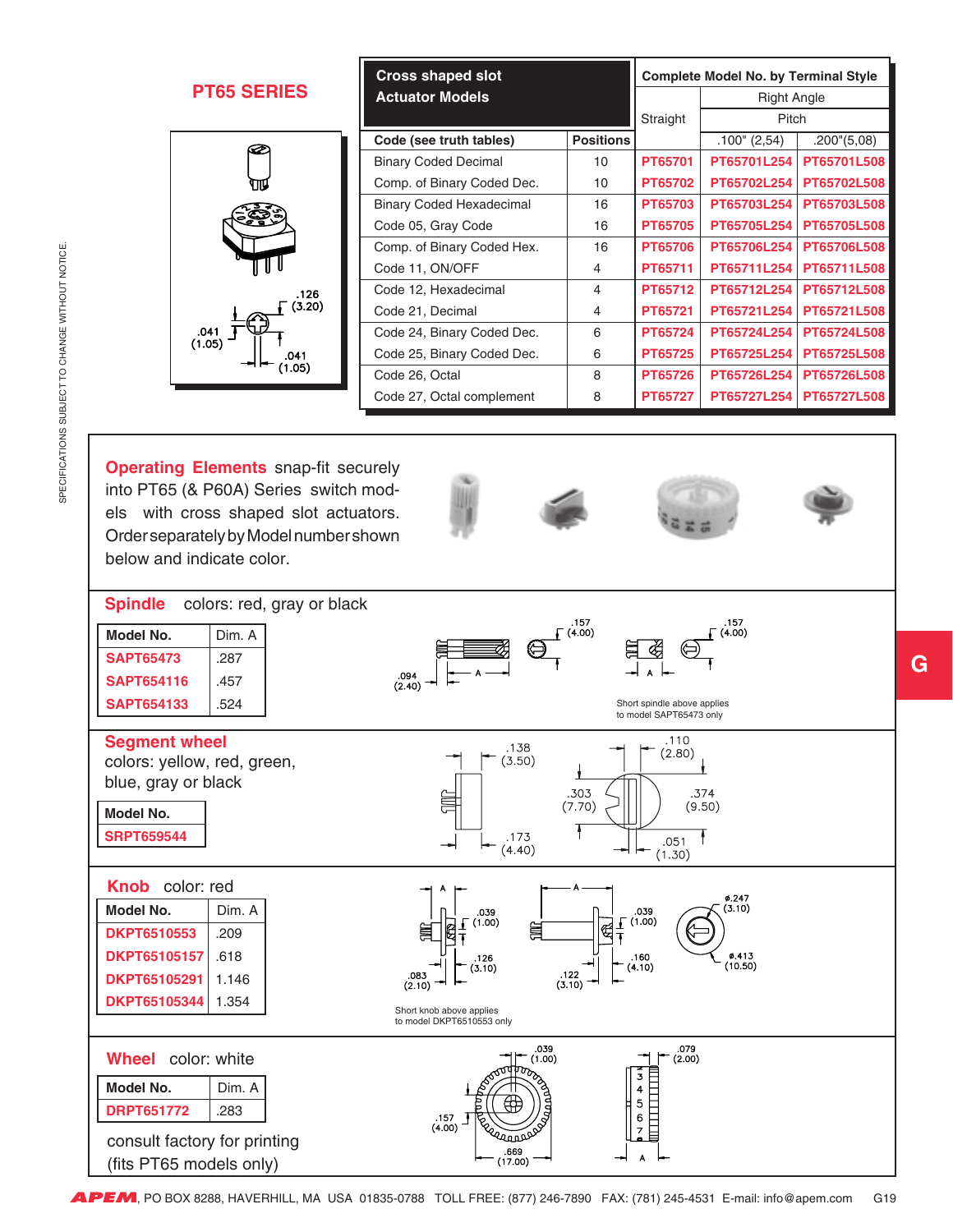#### **PT65 SERIES**



\* 'None' indicates no option suffix is required.

**G**

### **PT65 SERIES STANDARD OPTIONS :**

- **Actuators**
- **1** Arrow shaped slot **3** Spindle
- **5** Segment wheel
- 
- **7** Cross shaped slot

#### **Codes 01** BCD

- **02** BCD complement
- **03** Hexadecimal
- 
- **06** Hexadecimal Comp. See other available codes on page G17

#### **Terminals**

| None | Straight               |
|------|------------------------|
| v    | Crimped                |
| L254 | Rt. angle 2.54 (.100") |
| L508 | Rt. angle 5.08 (,200") |

#### **ORDER GUIDE:**

Make selections from the above table in sequence

to specify a complete model number.

Note that 'None' indicates that no option suffix is

#### required.



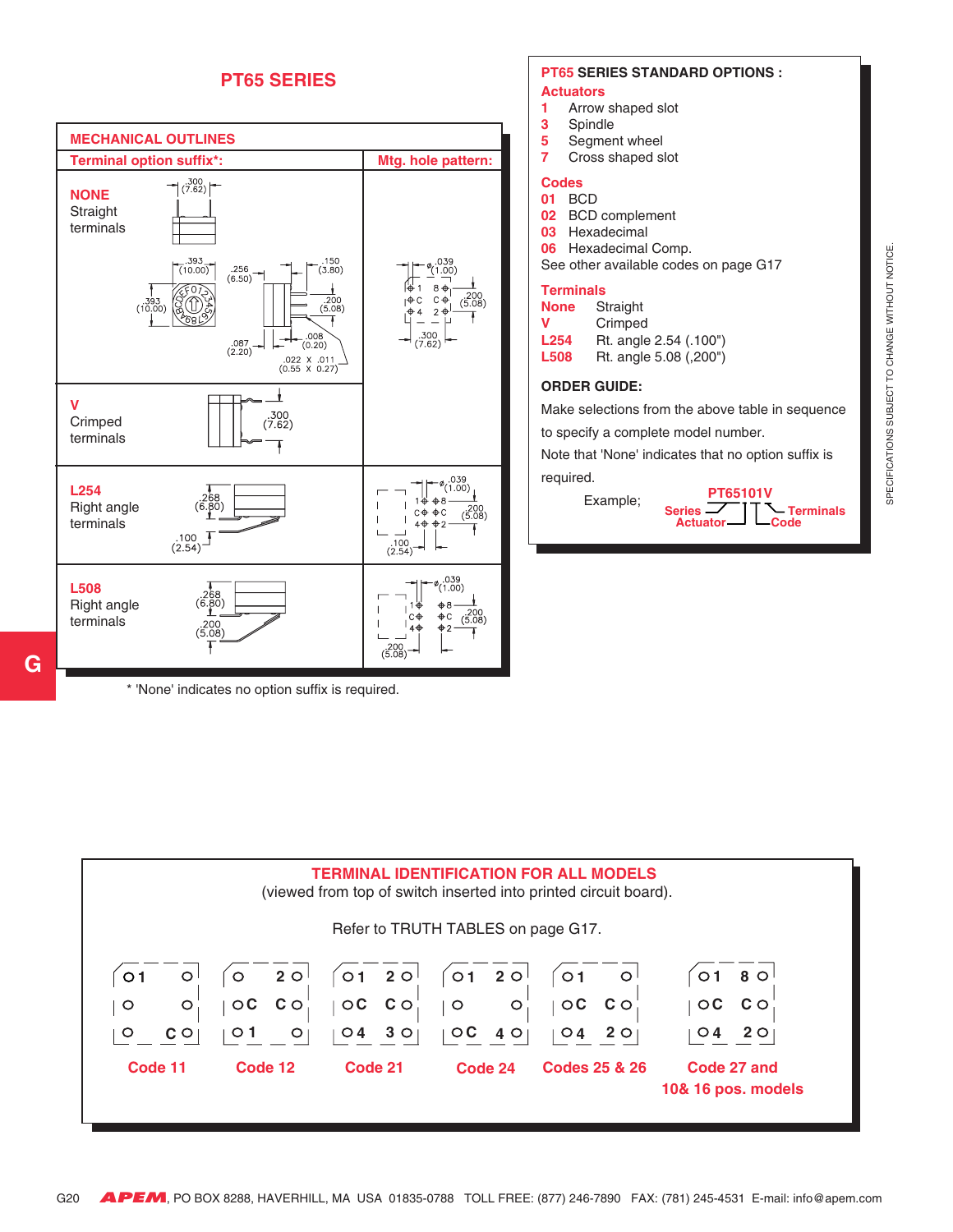## <span id="page-20-0"></span>**P60A & P60AS SERIES ROTARY DIP SWITCHES**

## **New!**

#### **FEATURES**

SPECIFICATIONS SUBJECT TO CHANGE WITHOUT NOTICE.

SPECIFICATIONS SUBJECT TO CHANGE WITHOUT NOTICE

- ● **New 4 + 1 terminal layout.**
- ● **Completely sealed for process compatibility.**
- ● **Ultra-compact size with 10 or 16 positions.**
- ● **Precision designed detent action.**
- ● **Thru-hole (P60A Series) & SMT (P60AS Series) models.**
- ● **High reliability & long life.**
- ● **Clockwise or counterclockwise settable.**
- Solder coated terminals.



| <b>GENERAL SPECIFICATIONS</b>                                                                                                                 |                                                                                                                                          |
|-----------------------------------------------------------------------------------------------------------------------------------------------|------------------------------------------------------------------------------------------------------------------------------------------|
| <b>ELECTRICALS</b>                                                                                                                            |                                                                                                                                          |
| Operating voltage<br>Contact rating, static<br>Contact rating, dynamic<br>Test voltage<br>Initial contact resistance<br>Insulation resistance | 24 VDC max.<br>400 mA max.<br>150 mA max.<br>250V 50Hz/1 min.<br>$<$ 100 milliohms<br>> 100 megohms                                      |
| <b>MECHANICALS, THERMALS</b>                                                                                                                  |                                                                                                                                          |
| Torque<br>Expected life<br>Contact force<br>Operating temperature range                                                                       | 0.98 inch-oz. min. (0.7 Ncm min.)<br>10,000 switching operations<br>15 grams min.<br>-20 $\mathrm{^{\circ}C}$ to 85 $\mathrm{^{\circ}C}$ |
| COLDEDING DECOMMENDATI                                                                                                                        |                                                                                                                                          |

Hand soldering 340°C max. for 2 seconds max.

(40 watt iron max.)

chlorinated solvents)

Freons or alcohol. (Do not use

#### **SOLDERING RECOMMENDATIONS**

Wave soldering 260°C max. for 10 seconds max. Reflow soldering (SMT) 215°C max. for 40 seconds max.<br>
Solvent washing The Consor alcohol. (Do not use

Aqueous cleaning **Deionized water preferred** 

| <b>MATERIALS</b> |                                |
|------------------|--------------------------------|
| Base             | UL94V-O,                       |
|                  | high temperature thermoplastic |
| Cover            | UL94V-O.                       |
|                  | high temperature thermoplastic |
| Actuator         | Nylon                          |
| Contacts         | Gold over nickel plated        |
|                  | stainless steel                |
| Terminals        | Solder coated copper           |
| Terminal sealing | Molded-in                      |
| Actuator seal    | 'O'-ring                       |
|                  |                                |

| <b>Thru-hole and SMT</b><br><b>Printed Circuit Models</b> | Model No. I<br><b>Thru-hole</b><br><b>Mounting</b> | Model No.<br><b>Surface</b><br><b>Mounting</b> |                 |
|-----------------------------------------------------------|----------------------------------------------------|------------------------------------------------|-----------------|
| Code (see truth tables pg. G22) Positions                 |                                                    | (see fig. 1)                                   | (see fig. 2)    |
| <b>Binary Coded Decimal</b>                               | 10                                                 | <b>P60A701</b>                                 | <b>P60AS701</b> |
| Complement of BCD                                         | 10                                                 | <b>P60A702</b>                                 | <b>P60AS702</b> |
| <b>Binary Coded Hexadecimal</b>                           | 16                                                 | <b>P60A703</b>                                 | <b>P60AS703</b> |
| Complement of BCH                                         | 16                                                 | <b>P60A706</b>                                 | <b>P60AS706</b> |

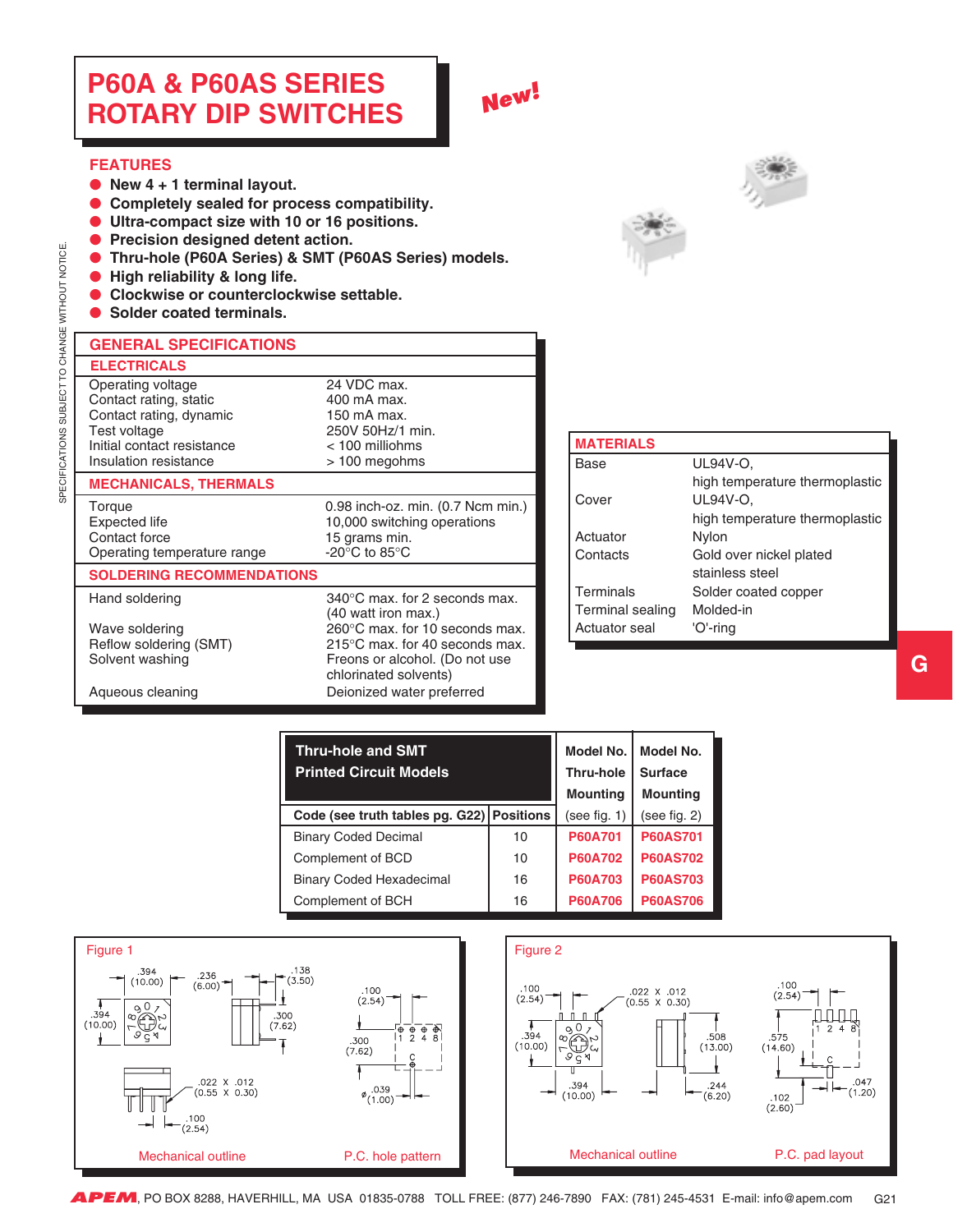| <b>STANDARD OPTIONS BY SERIES:</b>               |             |                |  |  |  |
|--------------------------------------------------|-------------|----------------|--|--|--|
| <b>Series</b>                                    | <b>P60A</b> | <b>P60AS</b>   |  |  |  |
| <b>Actuators</b>                                 |             |                |  |  |  |
| Spindle<br>3                                     | X           | $\mathbf{X}^*$ |  |  |  |
| Segment wheel<br>5                               | X           | $X^*$          |  |  |  |
| 7<br>Cross shaped slot                           | x           | X              |  |  |  |
| <b>Codes</b>                                     |             |                |  |  |  |
| <b>BCD</b><br>01                                 | X           | X              |  |  |  |
| 02 BCD complement                                | X           | X              |  |  |  |
| 03 Hexadecimal                                   | x.          | $\mathbf x$    |  |  |  |
| 06 Hexadecimal Comp.                             | X           | X              |  |  |  |
| <b>Terminals</b>                                 |             |                |  |  |  |
| X<br>Straight<br>None                            |             |                |  |  |  |
| Crimped<br>v                                     | X           |                |  |  |  |
| Rt. angle 5.08 (.200")<br><b>L508</b>            | X           |                |  |  |  |
| <b>SMT</b><br>None<br>x                          |             |                |  |  |  |
| * - Assemble after soldering process.            |             |                |  |  |  |
| <b>ORDER GUIDE:</b>                              |             |                |  |  |  |
| Make selections from the above table in sequence |             |                |  |  |  |
| to specify a complete model number.              |             |                |  |  |  |

Note that 'None' indicates that no option suffix is

required.

Example;

**P60A301V Actuator Terminals Code Series**

#### **P60A & P60AS SERIES New!**



See page G19 for optional Operating Elements.

#### **CODES**

NOTE: For each dial position in tables, Common terminals (C) are connected to terminal number(s) indicated - i.e. - none or combinations of 1, 2, 4 or 8. Each model in this series has 2 Common terminals.





 **COMP. OF BINARY CODED DECIMAL (02) 10 Positions** Dial No.  $1 \mid 2 \mid 4 \mid 8$  $\begin{array}{c|c|c|c|c|c|c|c|c} \hline 0 & \bullet & \bullet & \bullet & \bullet \\ \hline 1 & \bullet & \bullet & \bullet & \bullet \end{array}$ |<br>| **e**<br>| e 2  $\bullet$   $\bullet$  $3$   $\blacksquare$   $\blacksquare$ 4 ●● ● 5 **| | ●** | | ●  $\begin{array}{|c|c|c|c|}\n\hline\n6 & \bullet & \bullet \\
\hline\n7 & & \bullet\n\end{array}$ 7 | | | | ● 8  $\bullet\bullet\bullet$  $9$  00





\* 'None' indicates no option suffix is required.

SPECIFICATIONS SUBJECT TO CHANGE WITHOUT NOTICE. SPECIFICATIONS SUBJECT TO CHANGE WITHOUT NOTICE.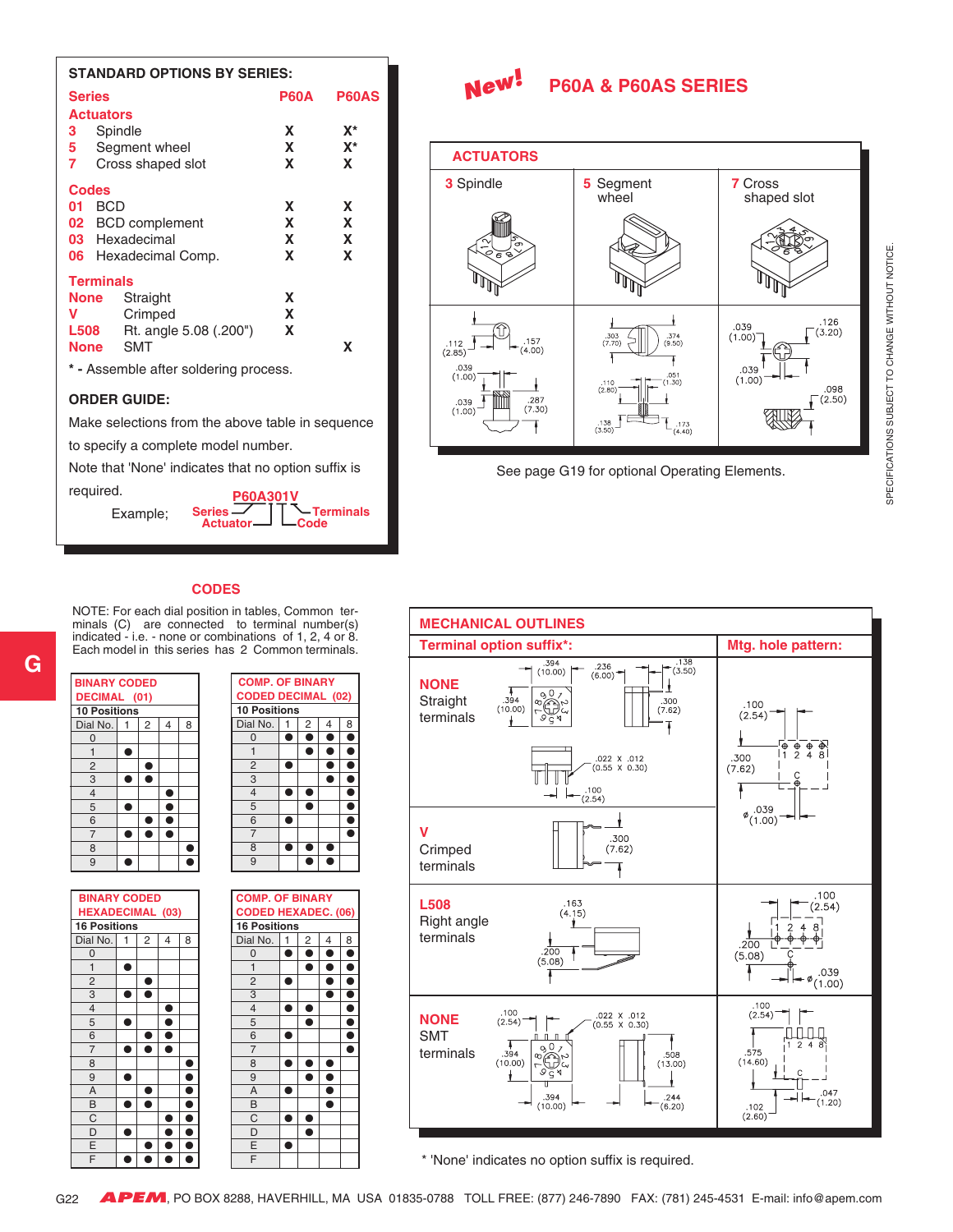## <span id="page-22-0"></span>**PT65 SERIES PULSE GENERATORS**

#### **FEATURES**

- ● **3 + 3 terminal layout.**
- ● **10 positions.**
- ● **Completely sealed for process compatibility.**
- ● **Precision designed detent action.**
- ● **Compact size.**

SPECIFICATIONS SUBJECT TO CHANGE WITHOUT NOTICE.

SPECIFICATIONS SUBJECT TO CHANGE WITHOUT NOTICE

- ● **High reliability & long life.**
- ● **Clockwise or counterclockwise settable.**
- **Solder coated terminals.**



The pulse generator is a mechanical rotary switch connecting input C to outputs 1 and 2 in a time delayed sequence. Typical applications include dimmer and volume control, where adding or subtracting instructions are read into digital electronics.

**Code 31:** The connections between input C and terminals 1 and 2 occur only for the duration of the pulses, after which they are disconnected (set back to 0).

Contact bounce pulse duration (at 15 rpm):

| $C+Pin$ 1                | $> 50$ ms |
|--------------------------|-----------|
| $C+Pin 1+Pin 2 > 100$ ms |           |
| $C+Pin 2$                | $> 50$ ms |

| <b>MATERIALS</b>        |                                         |
|-------------------------|-----------------------------------------|
| Base                    | UL94V-O, high temperature thermoplastic |
| Cover                   | UL94V-O, high temperature thermoplastic |
| Actuator                | POM                                     |
| Contacts                | Gold over nickel plated bronze          |
| Terminals               | Gold over nickel plated bronze          |
| <b>Terminal sealing</b> | Molded-in                               |
| Actuator seal           | 'O'-ring                                |

| <b>GENERAL SPECIFICATIONS</b>                                          |                                                                 |         |                                            |          |                                             |                             |
|------------------------------------------------------------------------|-----------------------------------------------------------------|---------|--------------------------------------------|----------|---------------------------------------------|-----------------------------|
| <b>ELECTRICALS</b>                                                     |                                                                 |         |                                            |          |                                             |                             |
| Operating voltage<br>Contact rating, static<br>Contact rating, dynamic | 12 VDC max.<br>400 mA max.<br>150 mA max.<br>250 V for 1 minute |         | <b>Refer to Actuator</b><br>drawings shown |          | <b>Complete Model No. by Terminal Style</b> |                             |
| Test voltage<br>Initial contact resistance                             | < 80 milliohms                                                  |         |                                            | Straight |                                             | <b>Right Angle</b><br>Pitch |
| Contact bounce<br>Pulse durations                                      | $<$ 10 milliseconds<br>See graphs below                         | Code    | Actuator                                   |          | $.100$ " (2,54)                             | $.200^{\circ}$ (5,08)       |
| <b>MECHANICALS, THERMALS</b>                                           |                                                                 | Code 31 | Arrow shpd. slot                           | PT65131  | PT65131L254                                 | PT65131L508                 |
| Torque                                                                 | 0.98 inch-oz. min.                                              | Code 31 | Spindle                                    | PT65331  | PT65331L254                                 | PT65331L508                 |
| <b>Expected life</b>                                                   | $(0.7$ Ncm min.)<br>10,000 switching<br>operations              |         |                                            |          |                                             |                             |
| Contact force                                                          | 15 grams min.                                                   |         |                                            |          |                                             |                             |
| Positions per rotation<br>Rotation speed                               | 10<br>50 rpm (Max.)                                             |         |                                            |          |                                             |                             |
| Vibration resistance<br>Operating temperature range                    | 10 <sub>q</sub><br>-20 $^{\circ}$ C to 70 $^{\circ}$ C          |         |                                            |          |                                             |                             |
| <b>SOLDERING RECOMMENDATIONS</b>                                       |                                                                 |         |                                            |          |                                             |                             |
| Hand soldering                                                         | $340^{\circ}$ C max, for 2 seconds                              |         |                                            |          |                                             |                             |
| Wave soldering                                                         | max. (40 watt iron max.)<br>260°C max, for 10 seconds<br>max.   |         |                                            |          |                                             |                             |
| Solvent washing                                                        | Freons or alcohol. (Do not<br>use chlorinated solvents)         |         |                                            |          |                                             |                             |
| Aqueous cleaning                                                       | Deionized water preferred                                       |         |                                            |          |                                             |                             |